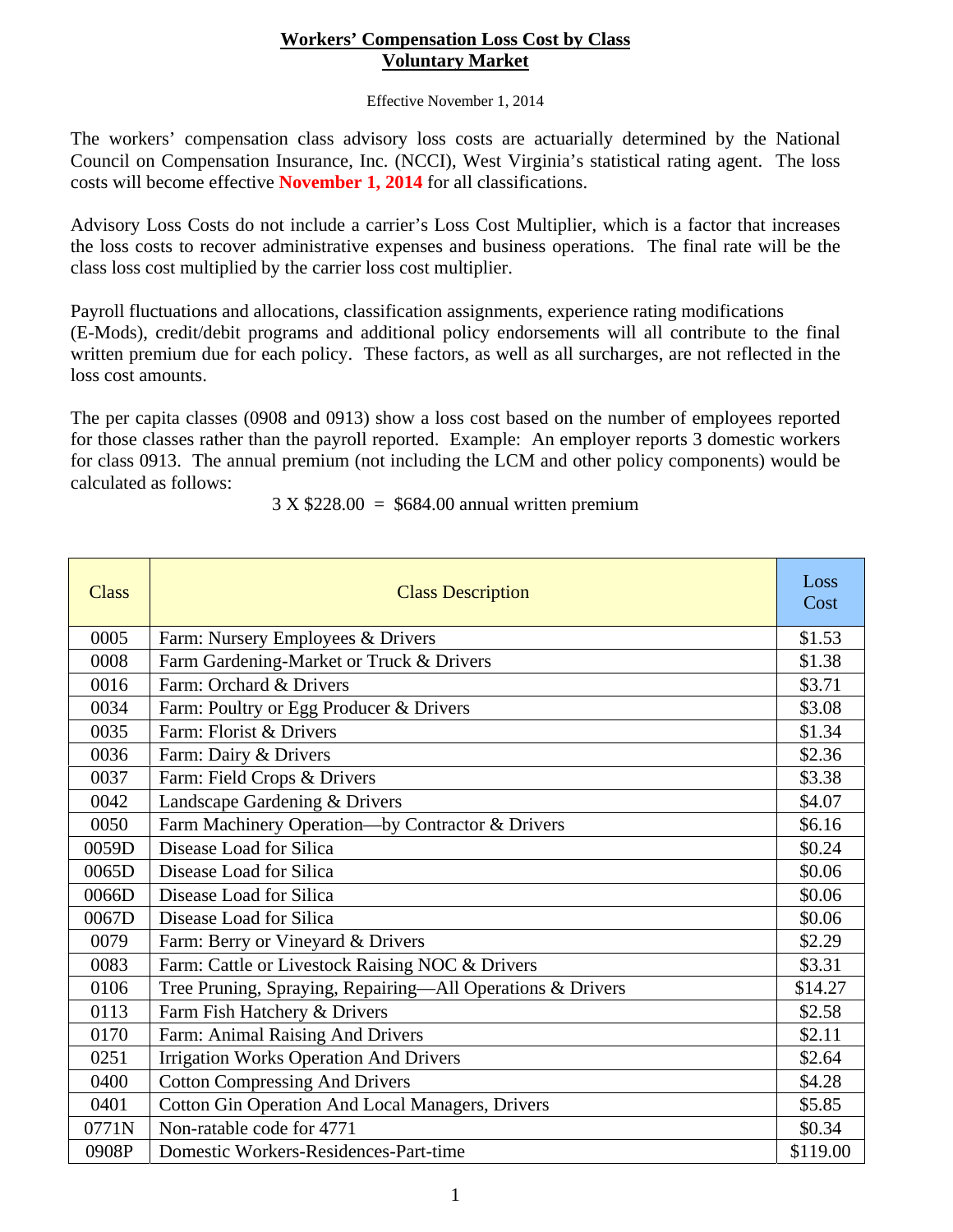| <b>Class</b> | <b>Class Description</b>                                                                                                        | Loss<br>Cost |
|--------------|---------------------------------------------------------------------------------------------------------------------------------|--------------|
| 0913P        | Domestic Workers-Residences-Full time                                                                                           | \$228.00     |
| 0917         | Residential Cleaning Services by Contractor-Inside                                                                              | \$2.54       |
| 1005*        | Coal Mining - Surface & Drivers                                                                                                 | \$5.01       |
| 1016X*       | Coal Mining - NOC                                                                                                               | \$15.46      |
| 1164D        | Mining NOC - Not Coal - Underground - & Drivers                                                                                 | \$2.93       |
| 1165D        | Mining NOC - Not Coal - Surface - & Drivers                                                                                     | \$2.71       |
| 1320         | Oil or Gas Lease Operator - All Operations & Drivers                                                                            | \$2.39       |
| 1322         | Oil or Gas Well: Cleaning or Swabbing of Old Wells Having Previously<br>Produced Gas or Oil-by Contractor-No Drilling & Drivers | \$4.92       |
| 1430         | Smelting, Sintering or Refining - Lead - & Drivers                                                                              | \$3.88       |
| 1438         | Smelting, Sintering or Refining - Metals - Not Iron or Lead - NOC & Drivers                                                     | \$4.05       |
| 1452         | Ore Milling & Drivers                                                                                                           | \$2.76       |
| 1463         | Coal Billet or Briquette Mfg & Drivers                                                                                          | \$8.74       |
| 1472         | Distillation - Wood - & Drivers                                                                                                 | \$2.25       |
| 1624D        | Quarry NOC & Drivers                                                                                                            | \$3.15       |
| 1642         | Lime Mfg                                                                                                                        | \$2.10       |
| 1654         | Quarry-Cement Rock-Surface-And Drivers                                                                                          | \$5.81       |
| 1655         | Lime Mfg - Quarry - Surface - & Drivers                                                                                         | \$3.21       |
| 1699         | Rock Wool Mfg.                                                                                                                  | \$2.17       |
| 1701         | <b>Cement Mfg</b>                                                                                                               | \$3.73       |
| 1710D        | Stone Crushing & Drivers                                                                                                        | \$4.43       |
| 1741D        | Flint or Spar Grinding & Drivers                                                                                                | \$2.11       |
| 1747         | Emery Works & Drivers                                                                                                           | \$1.69       |
| 1748         | Abrasive Wheel Mfg. And Drivers                                                                                                 | \$2.73       |
| 1803D        | Stone Cutting or Polishing NOC & Drivers                                                                                        | \$3.82       |
| 1852D        | Asbestos Goods Mfg                                                                                                              | \$1.78       |
| 1853         | Mica Goods Mfg. And Mica Preparing                                                                                              | \$1.07       |
| 1860         | Abrasive Paper or Cloth Preparation                                                                                             | \$1.43       |
| 1924         | Wire Drawing Or Cable Mfg.-Not Iron Or Steel                                                                                    | \$1.31       |
| 1925         | Die Casting Mfg.                                                                                                                | \$2.09       |
| 2002         | Macaroni Mfg                                                                                                                    | \$1.76       |
| 2003         | Bakery & Drivers, Route Supervisors                                                                                             | \$2.37       |
| 2014         | Grain or Feed Milling                                                                                                           | \$2.57       |
| 2016         | Breakfast Food Mfg.                                                                                                             | \$1.55       |
| 2021         | <b>Sugar Refining</b>                                                                                                           | \$2.24       |
| 2039         | Ice-Cream Mfg. & Drivers                                                                                                        | \$1.95       |
| 2041         | Candy, Chocolate, and Confection Mfg.                                                                                           | \$2.30       |
| 2065         | Milk Products Mfg NOC                                                                                                           | \$2.36       |
| 2070         | Creamery or Dairy & Route Supervisors, Drivers                                                                                  | \$3.67       |
| 2081         | <b>Butchering</b>                                                                                                               | \$2.27       |
| 2089         | Packing House - All Operations                                                                                                  | \$2.39       |
| 2095         | Meat Products Mfg NOC                                                                                                           | \$2.67       |
| 2105         | <b>Fruit Packing</b>                                                                                                            | \$2.49       |
| 2110         | Pickle Mfg.                                                                                                                     | \$1.62       |
| 2111         | Cannery NOC                                                                                                                     | \$1.62       |
| 2112         | <b>Fruit Evaporating or Preserving</b>                                                                                          | \$2.43       |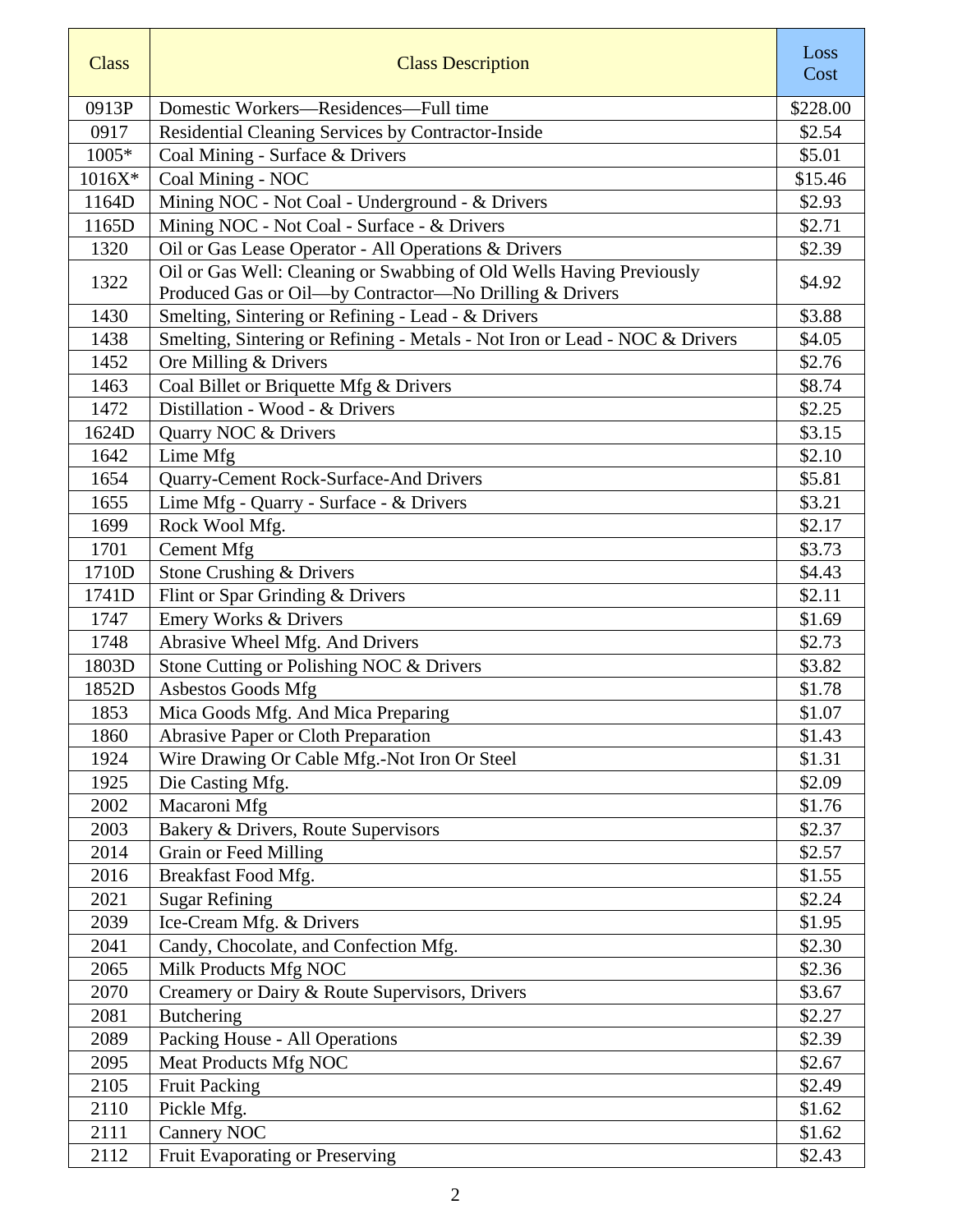| <b>Class</b> | <b>Class Description</b>                                             | Loss<br>Cost |
|--------------|----------------------------------------------------------------------|--------------|
| 2114         | <b>Oyster Processing</b>                                             | \$1.27       |
| 2121         | Brewery And Drivers.                                                 | \$1.03       |
| 2130         | Spirituous Liquor Distillery                                         | \$1.65       |
| 2131         | <b>Spirituous Liquor Bottling</b>                                    | \$1.81       |
| 2143         | Fruit Juice Mfg. & Drivers                                           | \$2.11       |
| 2157         | Bottling NOC & Route Supervisors, Drivers                            | \$4.84       |
| 2172         | Cigarette Mfg                                                        | \$1.16       |
| 2174         | Tobacco Re-handling Or Warehousing                                   | \$2.10       |
| 2211         | Cotton Batting, Wadding or Waste Mfg.                                | \$5.49       |
| 2220         | Yarn or Thread Mfg - Cotton                                          | \$1.35       |
| 2286         | Wool Spinning And Weaving                                            | \$1.10       |
| 2288         | Felting Mfg                                                          | \$2.57       |
| 2300         | Plush Or Velvet Mfg                                                  | \$1.54       |
| 2302         | Silk Thread or Yarn Mfg                                              | \$1.53       |
| 2305         | Textile Fiber Mfg - Synthetic                                        | \$1.35       |
| 2361         | Hosiery Mfg.                                                         | \$1.26       |
| 2362         | Knit Goods Mfg NOC                                                   | \$0.92       |
| 2380         | Webbing Mfg.                                                         | \$1.81       |
| 2386         | Lace Mfg                                                             | \$0.85       |
| 2388         | Embroidery Mfg.                                                      | \$1.11       |
| 2402         | Carpet or Rug Mfg NOC                                                | \$1.51       |
| 2413         | Textile - Bleaching, Dyeing, Mercerizing, Finishing                  | \$1.29       |
| 2416         | Yarn Dyeing Or Finishing                                             | \$1.33       |
| 2417         | Cloth Printing.                                                      | \$0.94       |
| 2501         | Cloth, Canvas and Related Products Mfg. NOC                          | \$1.34       |
| 2503         | Dressmaking or Tailoring - Custom Exclusively                        | \$0.80       |
| 2534         | Feather Or Flower Mfg.-Artificial                                    | \$1.70       |
| 2570         | Mattress or Box Spring Mfg.                                          | \$2.30       |
| 2585         | Laundry NOC & Route Supervisors, Drivers                             | \$1.95       |
| 2586         | Cleaning Or Dyeing And Route Supervisors, Drivers                    | \$1.70       |
| 2587         | Towel or Toilet Supply Co. & Route Supervisors, Drivers              | \$3.19       |
| 2589         | Laundry and Dry Cleaning Store - Retail & Route Supervisors, Drivers | \$1.28       |
| 2600         | Fur Processing-Preparing Skins                                       | \$1.70       |
| 2623         | Tanning                                                              | \$4.04       |
| 2651         | Shoe Stock Mfg.                                                      | \$1.19       |
| 2660         | Boot or Shoe Mfg. NOC                                                | \$1.74       |
| 2670         | Glove Mfg.-Leather Or Textile                                        | \$1.12       |
| 2683         | Luggage Mfg                                                          | \$1.09       |
| 2688         | Leather Goods Mfg NOC                                                | \$1.78       |
| 2701         | Logging or Tree Removal-Log Hauling & Drivers                        | \$6.17       |
| 2702         | Logging or Tree Removal -Non Mechanized Operations                   | \$25.31      |
| 2709         | Logging or Tree Removal: Mechanized Equipment Operators              | \$10.07      |
| 2710         | Sawmill                                                              | \$5.99       |
| 2714         | Veneer Mfg                                                           | \$2.50       |
| 2731         | Planing or Molding Mill                                              | \$1.86       |
| 2735         | <b>Barrel Stock Mfg.-Wood</b>                                        | \$2.72       |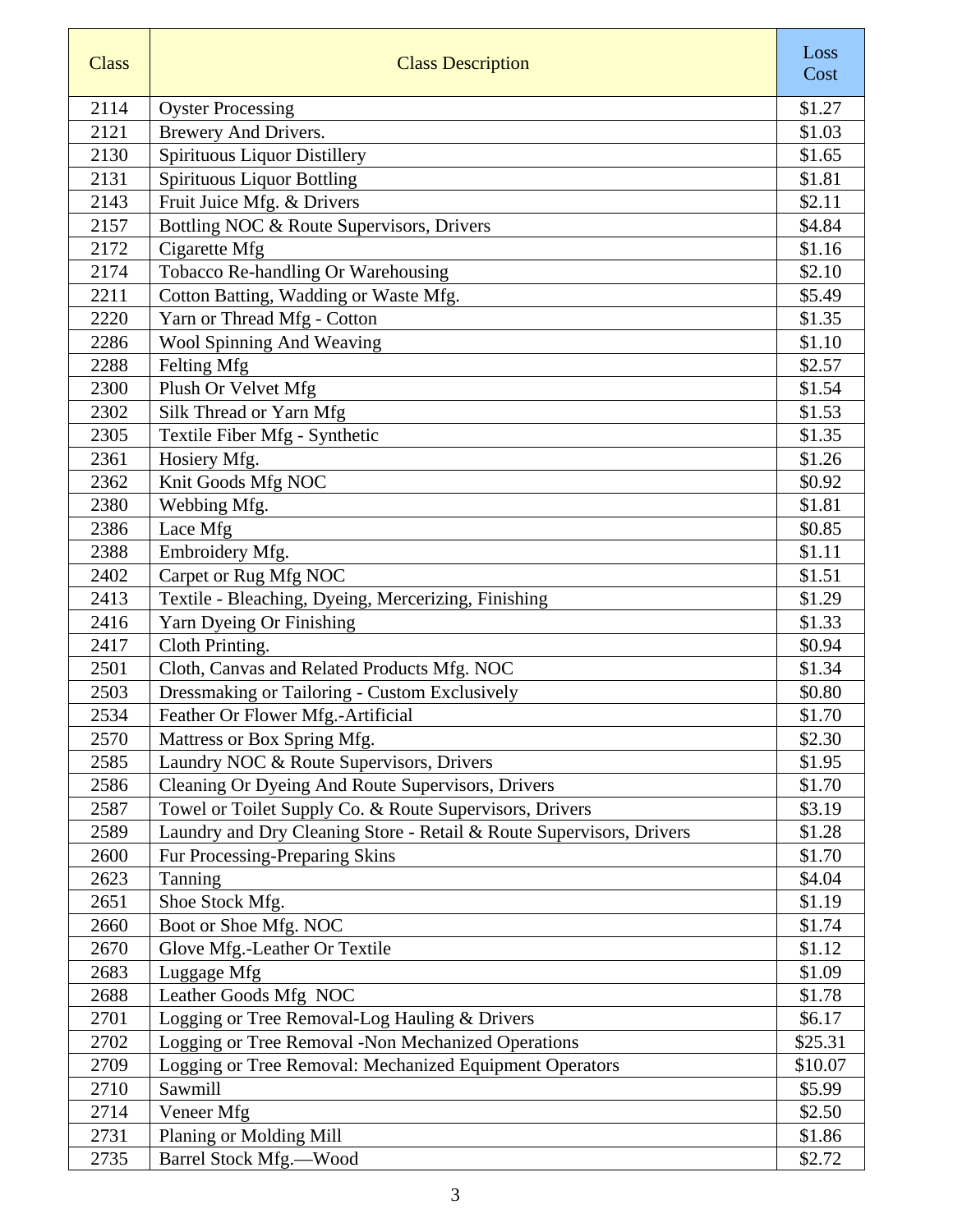| <b>Class</b> | <b>Class Description</b>                                                                             | Loss<br>Cost |
|--------------|------------------------------------------------------------------------------------------------------|--------------|
| 2759         | Pallet, Box or Box Shook Mfg. Wooden                                                                 | \$3.75       |
| 2790         | <b>Pattern Making NOC</b>                                                                            | \$1.09       |
| 2797         | Manufactured, Modular, Or Prefabricated Home Manufacturing-Shop Work-<br>All Operations & Drivers    | \$3.04       |
| 2799         | Manufactured, Modular, Or Prefabricated Home Setup, Hookup, Or Installation<br>At Building Site      | \$2.45       |
| 2802         | Carpentry - Shop Only - & Drivers                                                                    | \$3.54       |
| 2835         | <b>Brush or Broom Assembly</b>                                                                       | \$1.84       |
| 2836         | Brush Or Broom Mfg. NOC                                                                              | \$1.73       |
| 2841         | Woodenware Manufacturing NOC                                                                         | \$2.32       |
| 2881         | Furniture Assembly - Wood - From Manufactured Parts                                                  | \$1.66       |
| 2883         | Furniture Mfg - Wood - NOC                                                                           | \$1.95       |
| 2913         | Rattan, Willow Or Twisted Fiber Products Mfg                                                         | \$2.10       |
| 2915         | Veneer Products Mfg                                                                                  | \$1.82       |
| 2916         | Veneer Products Mfg - No Veneer Mfg                                                                  | \$2.35       |
| 2923         | Musical Instruments Mfg - Wood NOC                                                                   | \$1.46       |
| 2942         | Pencil, Penholder or Crayon Mfg.                                                                     | \$1.56       |
| 2960         | Wood Preserving & Drivers                                                                            | \$3.51       |
| 3004         | Iron or Steel: Manufacturing: Steelmaking - & Drivers                                                | \$2.62       |
| 3018         | Iron or Steel: Manufacturing: Rolling Mill & Drivers                                                 | \$2.72       |
| 3022         | Pipe or Tube Mfg NOC & Drivers                                                                       | \$2.42       |
| 3027         | Rolling Mill NOC & Drivers                                                                           | \$1.73       |
| 3028         | Pipe or Tube Mfg - Iron or Steel - & Drivers                                                         | \$2.57       |
| 3030         | Iron or Steel: Fabrication: Ironworks or Steelworks-Shop-Structural &<br>Drivers                     | \$3.99       |
| 3040         | Iron or Steel: Fabrication: Iron Works - Shop - Ornamental - & Drivers                               | \$3.53       |
| 3041         | Iron or Steel: Fabrication: Iron Works - Shop - Decorative or Artistic -<br>Foundries, Drivers       | \$3.12       |
| 3042         | Elevator Or Escalator Mfg.                                                                           | \$3.31       |
| 3064         | <b>Sign Manufacturing Metal</b>                                                                      | \$2.57       |
| 3076         | Sheet Metal Products Mfg - Shop                                                                      | \$2.24       |
| 3081D        | Foundry - Ferrous - NOC                                                                              | \$3.72       |
| 3082D        | <b>Foundry Steel Castings</b>                                                                        | \$3.43       |
| 3085D        | Foundry - Nonferrous                                                                                 | \$2.34       |
| 3110         | Forging Work - Drop or Machine                                                                       | \$3.46       |
| 3111         | Blacksmith                                                                                           | \$1.64       |
| 3113         | Tool Mfg - Not Drop or Machine Forged - NOC                                                          | \$1.28       |
| 3114         | Tool Mfg - Drop or Machine Forged - NOC: Machining or Finishing of Tools or<br>Die Making Operations | \$1.63       |
| 3118         | Saw Mfg.                                                                                             | \$1.21       |
| 3119         | Needle Mfg                                                                                           | \$0.70       |
| 3122         | Cutlery Mfg NOC                                                                                      | \$1.17       |
| 3126         | Tool Mfg - Agricultural, Construction, Logging, Mining, Oil or Artesian Well                         | \$1.30       |
| 3131         | Button Or Fastener Mfg.-Metal                                                                        | \$1.56       |
| 3132         | Nut or Bolt Mfg.                                                                                     | \$1.74       |
| 3145         | Screw Mfg.                                                                                           | \$1.65       |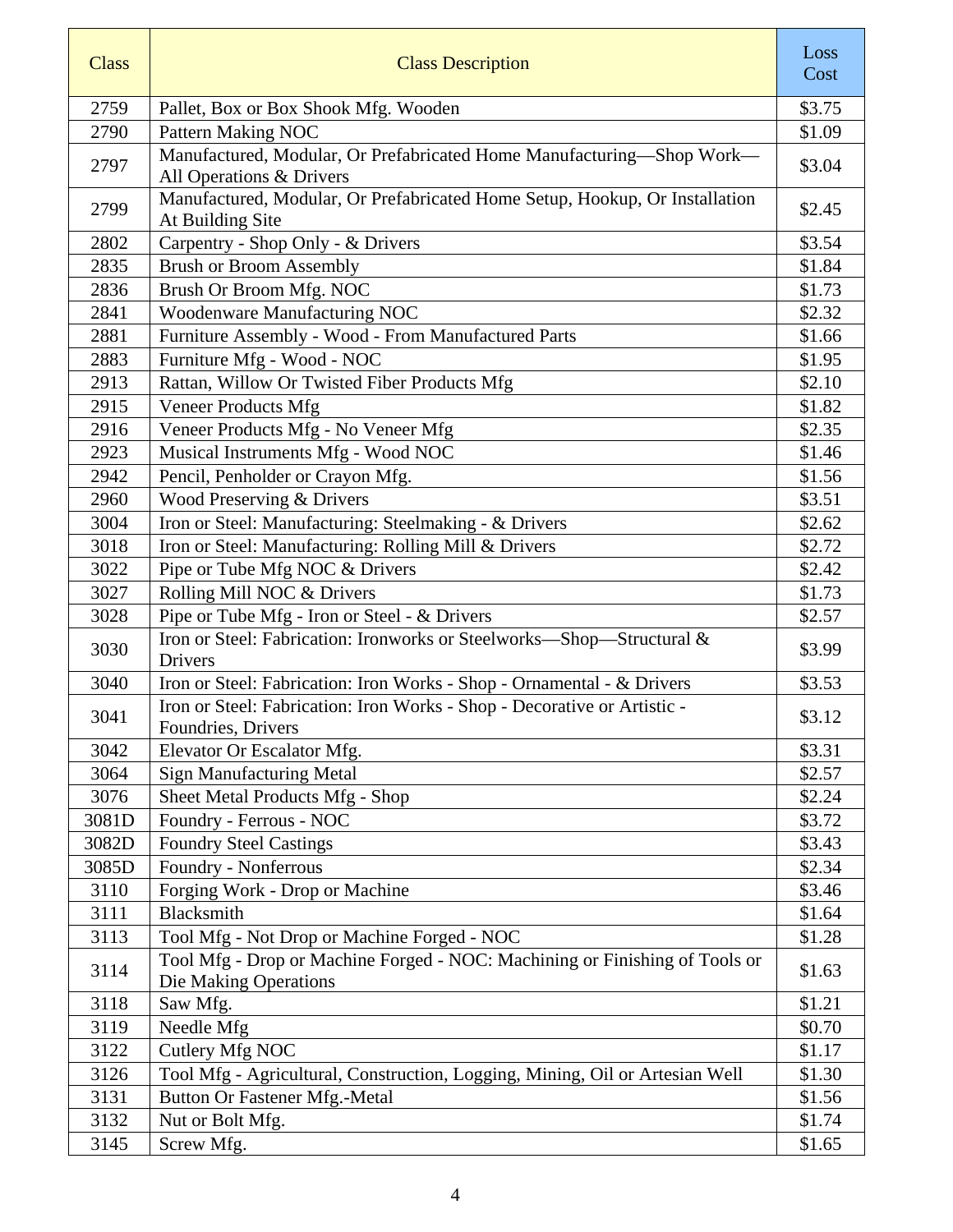| <b>Class</b> | <b>Class Description</b>                                                                                                          | Loss<br>Cost     |
|--------------|-----------------------------------------------------------------------------------------------------------------------------------|------------------|
| 3146         | Hardware Mfg. NOC                                                                                                                 | \$1.47           |
| 3169         | Stove Mfg.                                                                                                                        | \$1.84           |
| 3175D        | Radiator or Heater Mfg.                                                                                                           | \$2.39           |
| 3179         | <b>Electrical Apparatus Mfg NOC</b>                                                                                               | \$1.26           |
| 3180         | Electric Or Gas Lighting Fixtures Mfg                                                                                             | \$1.56           |
| 3188         | Plumbing Supplies Mfg, NOC                                                                                                        | \$1.14           |
| 3220         | Can Mfg                                                                                                                           | \$0.91           |
| 3223         | Lamp Or Portable Lantern Mfg                                                                                                      | \$2.19           |
| 3224         | Enamel or Agate Ware Mfg.                                                                                                         | \$1.72           |
| 3227         | Aluminum Ware Mfg.                                                                                                                | \$1.70           |
| 3240         | Wire Rope or Cable Mfg.-Iron or Steel                                                                                             | \$2.08           |
| 3241         | Wire Drawing-Iron Or Steel.                                                                                                       | \$2.13           |
| 3255         | Wire Cloth Mfg                                                                                                                    | \$1.25           |
| 3257         | Wire Goods Mfg. NOC                                                                                                               | \$2.05           |
| 3270         | Eyelet Mfg.                                                                                                                       | \$2.04           |
| 3300         | Bed Spring or Wire Mattress Mfg.                                                                                                  | \$2.70           |
| 3303         | Spring Mfg.                                                                                                                       | \$2.75           |
| 3307         | Heat-Treating-Metal                                                                                                               | \$1.94           |
| 3315         | <b>Brass or Copper Goods Mfg</b>                                                                                                  | \$2.23           |
| 3334         | Tin Foil Mfg.                                                                                                                     | \$2.18           |
| 3336         | Type Foundry                                                                                                                      | \$2.28           |
| 3365         | Welding or Cutting NOC & Drivers                                                                                                  | \$4.13           |
| 3372         | Electroplating                                                                                                                    | \$3.31           |
| 3373         | Galvanizing or Tinning - Not Electrolytic                                                                                         | \$2.81           |
| 3383         | Jewelry Mfg.                                                                                                                      | \$0.76           |
| 3385         | Watch Mfg                                                                                                                         | \$0.59           |
| 3400         | Metal Stamped Goods Mfg NOC                                                                                                       | \$2.11           |
| 3507         | <b>Construction or Agricultural Machinery Mfg</b>                                                                                 | \$2.72           |
| 3515         | Textile Machinery Mfg.                                                                                                            | \$1.32           |
| 3548         | Printing Or Bookbinding Machine Mfg                                                                                               | \$1.07           |
| 3559         | Confection Machine Mfg.                                                                                                           | \$2.33           |
| 3574         | Computing, Recording or Office Machine Mfg, NOC                                                                                   | \$1.09           |
| 3581         | Fuel Injection Device Mfg                                                                                                         | \$0.83           |
| 3612         | Pump Mfg.                                                                                                                         | \$2.15           |
| 3620         | Boiler making                                                                                                                     | \$2.26           |
| 3629         | Precision Machined Parts Mfg. NOC                                                                                                 | \$0.99           |
| 3632         | Machine Shop NOC                                                                                                                  | \$2.28           |
| 3634         | Valve Mfg                                                                                                                         | \$1.37           |
| 3635<br>3638 | Gear Mfg or Grinding                                                                                                              | \$1.64<br>\$1.08 |
|              | <b>Ball Or Roller Bearing Mfg</b>                                                                                                 |                  |
| 3642         | Battery Mfg. - Dry                                                                                                                | \$0.86           |
| 3643         | Electric Power or Transmission Equipment Mfg.                                                                                     | \$1.42           |
| 3647<br>3648 | <b>Battery Mfg - Storage</b>                                                                                                      | \$1.58           |
| 3681         | Automotive Lighting, Ignition, or Starting Apparatus Mfg. NOC<br>Television, Radio, Telephone or Telecommunication Device Mfg NOC | \$0.87           |
| 3685         | Instrument Mfg, NOC                                                                                                               | \$0.55<br>\$0.79 |
|              |                                                                                                                                   |                  |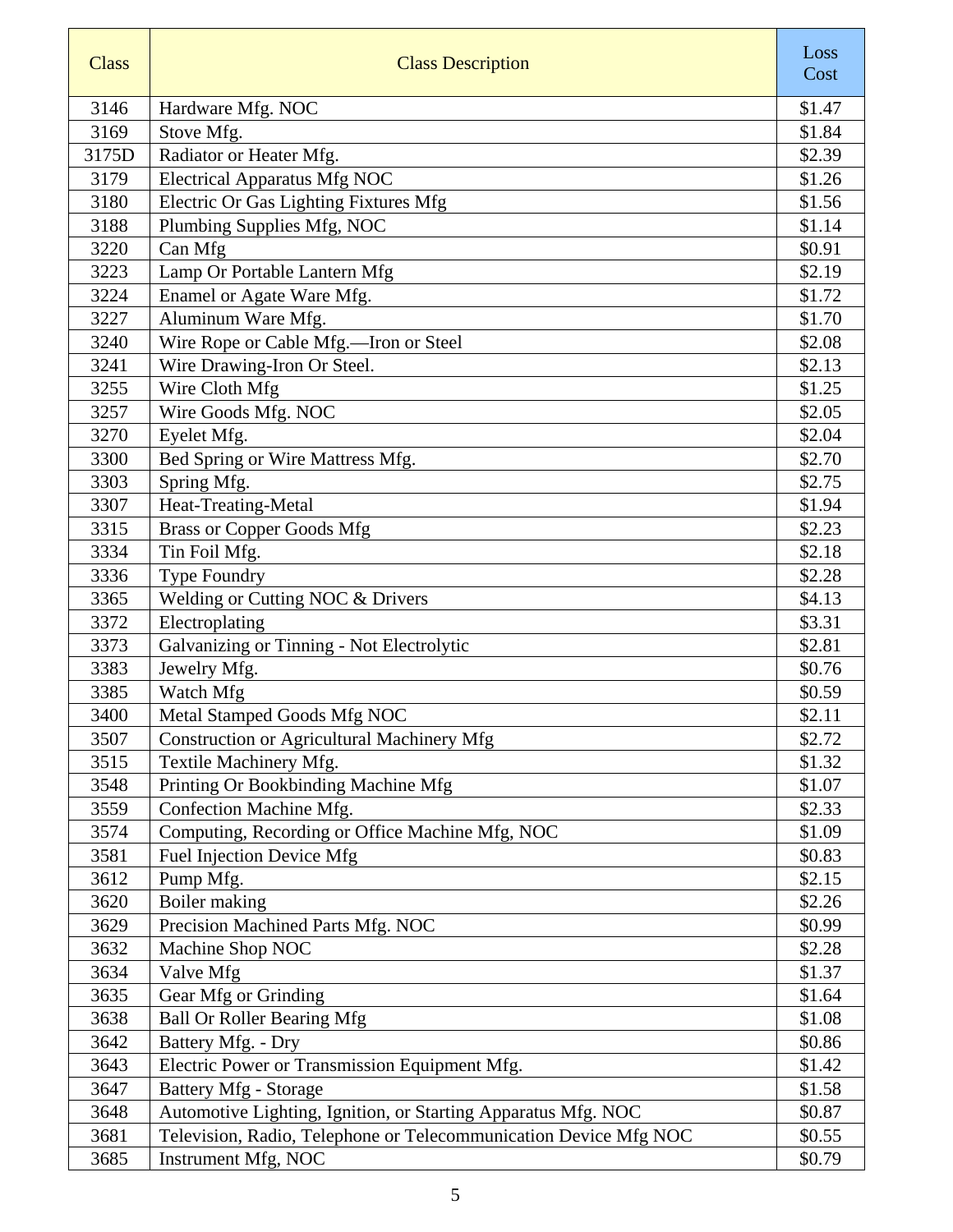| <b>Class</b> | <b>Class Description</b>                                         | Loss<br>Cost |
|--------------|------------------------------------------------------------------|--------------|
| 3719         | Oil Still Erection Or Repair                                     | \$0.96       |
| 3724         | Machinery or Equipment Erection or Repair NOC & Drivers          | \$3.44       |
| 3726         | Boiler Installation or Repair - Steam                            | \$2.71       |
| 3803         | Automobile Wheel Mfg.-Metal-Not Cast                             | \$1.84       |
| 3807         | <b>Automobile Radiator Mfg</b>                                   | \$1.41       |
| 3808         | Automobile Mfg or Assembly                                       | \$2.73       |
| 3821         | Automobile Recycling & Drivers                                   | \$3.10       |
| 3822         | Automobile, Bus, Truck or Trailer Body Mfg: Die Pressed Steel    | \$3.48       |
| 3824         | Automobile, Bus, Truck or Trailer Body Mfg: NOC                  | \$3.21       |
| 3826         | Aircraft Engine Mfg.                                             | \$0.47       |
| 3827         | Automobile Engine Mfg.                                           | \$1.41       |
| 3830         | Airplane Mfg.                                                    | \$1.25       |
| 3851         | Motorcycle Mfg. Or Assembly                                      | \$2.54       |
| 3865         | Baby Carriage Mfg.                                               | \$1.16       |
| 3881         | Car Mfg. - Railroad - & Drivers                                  | \$3.47       |
| 4000         | Sand or Gravel Digging & Drivers                                 | \$2.86       |
| 4021         | Brick or Clay Products Mfg. NOC & Drivers                        | \$2.46       |
| 4024D        | Refractory Products Mfg & Drivers                                | \$1.72       |
| 4034         | Concrete Products Mfg & Drivers                                  | \$3.21       |
| 4036         | Plasterboard or Plaster Block Mfg. & Drivers                     | \$1.12       |
| 4038         | Plaster Statuary or Ornament Mfg.                                | \$1.64       |
| 4053         | Pottery Mfg.: China or Tableware                                 | \$1.58       |
| 4061         | Pottery Mfg. Earthenware-Glazed or Porcelain-Hand Molded or Cast | \$3.29       |
| 4062         | Pottery Mfg: Porcelain Ware—Mechanical Press Forming             | \$1.31       |
| 4101         | Glass Mfg - & Drivers                                            | \$2.30       |
| 4109         | Integrated Circuit Mfg.                                          | \$0.49       |
| 4110         | Electric Bulb Mfg.                                               | \$0.84       |
| 4111         | Glassware Mfg. - No Automatic Blowing Machines                   | \$2.36       |
| 4113         | Glass Mfg. - Cut                                                 | \$0.99       |
| 4114         | Glassware Mfg NOC                                                | \$2.62       |
| 4130         | <b>Glass Merchant</b>                                            | \$2.51       |
| 4131         | Mirror Mfg.                                                      | \$1.82       |
| 4133         | Cathedral or Art Glass Window Mfg.                               | \$1.94       |
| 4149         | <b>Optical Goods Mfg. NOC</b>                                    | \$0.47       |
| 4206         | Pulp Mfg - Ground Wood Process                                   | \$1.98       |
| 4207         | <b>Pulp Mfg - Chemical Process</b>                               | \$0.87       |
| 4239         | Paper Mfg                                                        | \$1.54       |
| 4240         | Box Mfg. - Set-Up Paper                                          | \$1.53       |
| 4243         | Box Mfg. - Folding Paper - NOC                                   | \$1.61       |
| 4244         | Corrugated or Fiberboard Container Mfg.                          | \$1.83       |
| 4250         | Paper Coating                                                    | \$1.42       |
| 4251         | Stationery Mfg.                                                  | \$2.08       |
| 4263         | <b>Fiber Goods Mfg</b>                                           | \$1.86       |
| 4273         | Bag Mfg - Plastic or Paper                                       | \$1.59       |
| 4279         | Paper Goods Mfg NOC                                              | \$1.53       |
| 4282         | Dress Pattern Mfg.-Paper                                         | \$1.40       |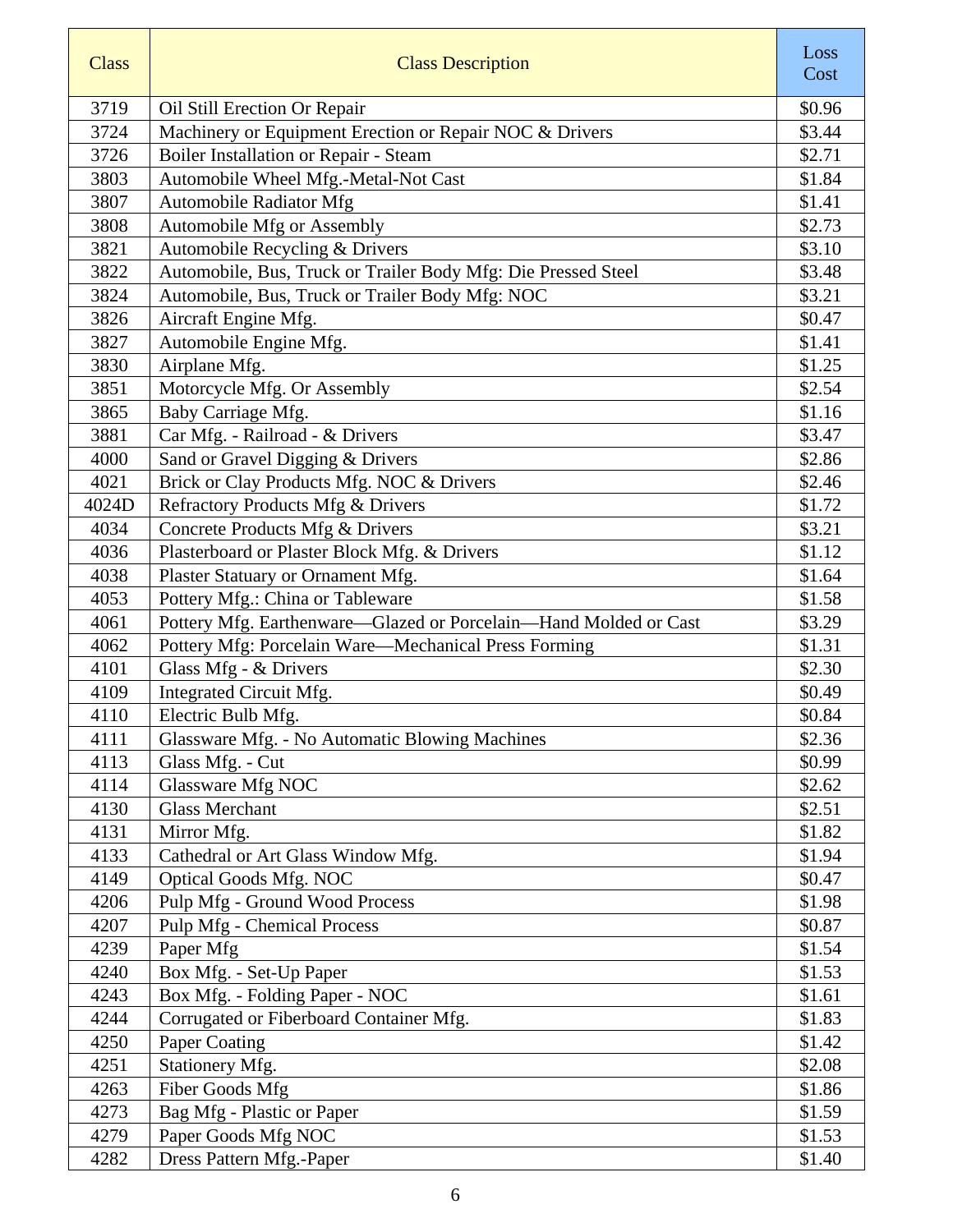| <b>Class</b> | <b>Class Description</b>                                                                          | Loss<br>Cost |
|--------------|---------------------------------------------------------------------------------------------------|--------------|
| 4283         | Building or Roofing Paper or Felt Preparation - No Installation                                   | \$1.44       |
| 4299         | Printing                                                                                          | \$1.33       |
| 4304         | Newspaper Publishing                                                                              | \$2.44       |
| 4307         | Bookbinding                                                                                       | \$1.13       |
| 4351         | Photoengraving                                                                                    | \$0.65       |
| 4352         | Engraving                                                                                         | \$0.90       |
| 4360         | Motion Picture: Development Of Negatives, Printing And All Subsequent<br>Operations               | \$0.64       |
| 4361         | Photographer - All Employees & Clerical, Salespersons, Drivers                                    | \$0.58       |
| 4410         | Rubber Goods Mfg NOC                                                                              | \$2.75       |
| 4420         | Rubber Tire Mfg                                                                                   | \$2.73       |
| 4431         | Magnetic And Optical Recording Media Mfg                                                          | \$0.98       |
| 4432         | Pen Mfg                                                                                           | \$1.03       |
| 4439         | Lacquer or Spirit Varnish Mfg.                                                                    | \$1.30       |
| 4452         | Plastics Mfg - Fabricated Products NOC                                                            | \$1.87       |
| 4459         | Plastics Mfg Sheets, Rods, or Tubes                                                               | \$1.43       |
| 4470         | Cable Mfg.-Insulated Electrical                                                                   | \$1.57       |
| 4484         | Plastics Manufacturing: Molded Products NOC                                                       | \$1.31       |
| 4493         | Fabric Coating or Impregnating NOC                                                                | \$1.54       |
| 4511         | <b>Analytical Chemist</b>                                                                         | \$0.46       |
| 4557         | Ink Mfg.                                                                                          | \$1.19       |
| 4558         | Paint Mfg                                                                                         | \$1.12       |
| 4565X        | Carbon Manufacturing - WV State Special                                                           | \$1.04       |
| 4568         | Salt, Borax or Potash Producing or Refining & Drivers                                             | \$1.64       |
| 4581         | Phosphate Works And Drivers                                                                       | \$0.71       |
| 4583         | Fertilizer Mfg & Drivers                                                                          | \$3.61       |
| 4611         | Drug, Medicine or Pharmaceutical Preparation, Compounding or Blending - No<br>Mfg. Of Ingredients | \$0.62       |
| 4635         | Oxygen or Hydrogen Mfg & Drivers                                                                  | \$1.43       |
| 4653         | Glue Mfg & Drivers                                                                                | \$1.30       |
| 4665         | Rendering Works NOC & Drivers                                                                     | \$5.06       |
| 4670         | Cottonseed Oil Mfg.-Mechanical And Drivers                                                        | \$3.99       |
| 4683         | Oil Mfg. - Vegetable - NOC                                                                        | \$2.00       |
| 4686         | Oil Mfg.-Vegetable-Solvent Extraction Process                                                     | \$1.51       |
| 4692         | <b>Dental Laboratory</b>                                                                          | \$0.32       |
| 4693         | Pharmaceutical or Surgical Goods Mfg. NOC                                                         | \$0.50       |
| 4703         | Corn Products Mfg                                                                                 | \$1.60       |
| 4717         | <b>Butter Substitute Mfg</b>                                                                      | \$1.51       |
| 4720         | Soap or Synthetic Detergent Mfg.                                                                  | \$1.17       |
| 4740         | Oil Refining - Petroleum - & Drivers                                                              | \$0.72       |
| 4741         | Asphalt or Tar Distilling or Refining & Drivers                                                   | \$1.08       |
| 4751         | Synthetic Rubber Mfg                                                                              | \$1.63       |
| 4771N        | Explosives or Ammunition Mfg: NOC & Drivers                                                       | \$1.90       |
| 4777         | Explosives Distributors & Drivers                                                                 | \$4.90       |
| 4825         | Drug, Medicine or Pharmaceutical Preparation Mfg. - Includes Mfg. Of<br>Ingredients               | \$0.57       |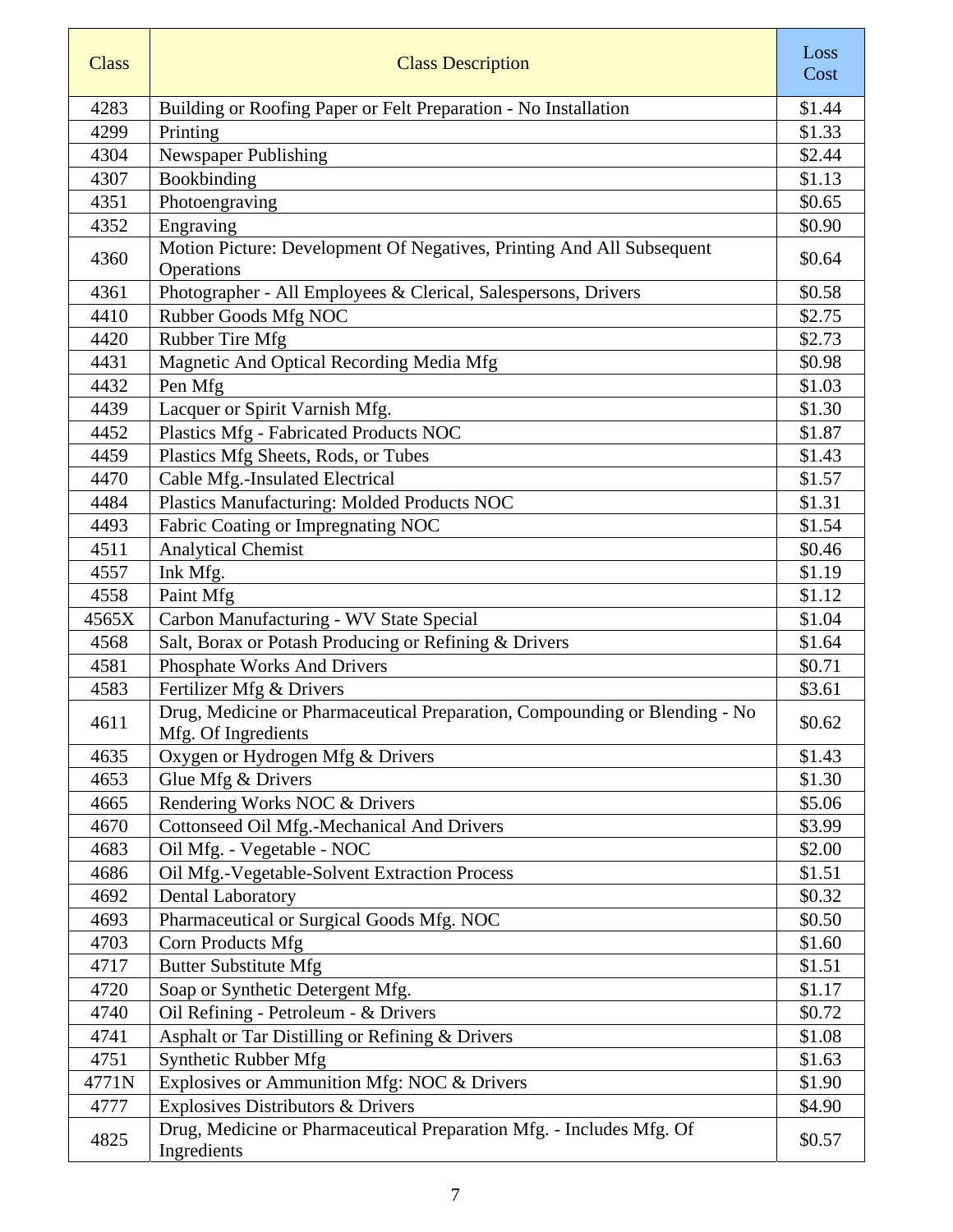| Chemical Blending or Mixing NOC - All Operations and Drivers<br>4828<br>\$1.14<br>Chemical Manufacturing NOC - All Operations & Drivers-INCLUDES<br>4829<br>\$0.69<br><b>BLENDING OR MIXING</b><br>\$1.70<br>4902<br>Sporting Goods Mfg. NOC<br>4923<br>Photographic Supplies Mfg.<br>\$0.83<br>Ceiling Installation - Suspended Acoustical Grid Type<br>\$3.37<br>5020<br><b>Masonry NOC</b><br>5022<br>\$6.02<br>Painting: Metal Structures - Over Two Stories in Height - & Drivers<br>5037<br>\$13.52<br>Iron or Steel: Erection - Frame Structures<br>5040<br>\$7.56<br>5057<br>Iron or Steel: Erection NOC<br>\$3.72<br>5059<br>Iron or Steel: Erection - Frame Structures Not Over Two Stories in Height<br>\$11.80<br>Iron or Steel: Erection - Construction of Dwellings not over two Stories in<br>5069<br>\$15.92<br>Height<br>Door, Door Frame or Sash Erection - Metal or Metal Covered<br>5102<br>\$3.90<br>5146<br>Furniture or Fixtures Installation - Portable - NOC<br>\$2.71<br>5160<br><b>Elevator Erection or Repair</b><br>\$1.69<br>\$1.38<br>5183<br>Plumbing NOC & Drivers<br>Automatic Sprinkler Installation & Drivers<br>5188<br>\$1.76<br>5190<br>Electrical Wiring - Within Buildings & Drivers<br>\$1.59<br>Office Machine Installation, Inspection, Adjustment or Repair<br>\$0.70<br>5191<br>Vending or Coin Operated Machines - Installation, Service or Repair &<br>\$1.95<br>5192<br>Salespersons, Drivers<br><b>Concrete Construction NOC</b><br>5213<br>\$4.57<br>Concrete Work - Incidental to the Construction of Private Residence<br>5215<br>\$3.35<br>5221<br>Concrete or Cement Work - Floors, Driveways, Yards or Sidewalks & Drivers<br>\$2.24<br>Concrete Construction in Connection with Bridges or Culverts<br>\$5.80<br>5222<br>\$2.81<br>5223<br>Swimming Pool Construction - Not Iron or Steel - & Drivers<br>5348<br>\$2.64<br>Ceramic Tile, Indoor Stone, Marble, or Mosaic Work<br>\$2.62<br>5402<br>Hothouse Erection-All Operations<br>5403<br>\$4.80<br>Carpentry NOC.<br>Carpentry - Installation of Cabinet Work or Interior Trim<br>5437<br>\$2.71<br>Lathing & Drivers<br>\$2.69<br>5443<br>Wallboard Installation within Buildings & Drivers<br>\$2.90<br>5445<br>Glazier - Away From Shop & Drivers<br>\$3.61<br>5462<br>Asbestos Contractor - Pipe and Boiler Work Exclusively & Drivers<br>5472<br>\$2.75<br>Asbestos Contractor - NOC & Drivers<br>\$4.26<br>5473<br>5474<br>Painting or Paperhanging NOC & Shop Operations, Drivers<br>\$3.48<br>Floor Covering Installation—Resilient Flooring—Carpet and Laminate Flooring<br>\$2.74<br>5478<br>5479<br><b>Insulation Work NOC &amp; Drivers</b><br>\$3.79<br>Plastering NOC & Drivers<br>\$2.95<br>5480<br>5491<br>Paperhanging & Drivers<br>\$1.40<br>Street or Road Construction: Paving or Repaving & Drivers<br>\$6.68<br>5506<br>5507<br>Street or Road Construction: Subsurface Work & Drivers<br>\$2.34<br>Telephone or Cable TV Line Installation - Contractors, Overhead & Drivers<br>\$6.62<br>5508D<br>\$2.94<br>5535<br>Awning Erection-Metal-Erection of Metal Awnings Exclusively & Drivers | <b>Class</b> | <b>Class Description</b> | Loss<br>Cost |
|----------------------------------------------------------------------------------------------------------------------------------------------------------------------------------------------------------------------------------------------------------------------------------------------------------------------------------------------------------------------------------------------------------------------------------------------------------------------------------------------------------------------------------------------------------------------------------------------------------------------------------------------------------------------------------------------------------------------------------------------------------------------------------------------------------------------------------------------------------------------------------------------------------------------------------------------------------------------------------------------------------------------------------------------------------------------------------------------------------------------------------------------------------------------------------------------------------------------------------------------------------------------------------------------------------------------------------------------------------------------------------------------------------------------------------------------------------------------------------------------------------------------------------------------------------------------------------------------------------------------------------------------------------------------------------------------------------------------------------------------------------------------------------------------------------------------------------------------------------------------------------------------------------------------------------------------------------------------------------------------------------------------------------------------------------------------------------------------------------------------------------------------------------------------------------------------------------------------------------------------------------------------------------------------------------------------------------------------------------------------------------------------------------------------------------------------------------------------------------------------------------------------------------------------------------------------------------------------------------------------------------------------------------------------------------------------------------------------------------------------------------------------------------------------------------------------------------------------------------------------------------------------------------------------------------------------------------------------------------------------------------------------------------------------------------------------------------------------------------------------------------|--------------|--------------------------|--------------|
|                                                                                                                                                                                                                                                                                                                                                                                                                                                                                                                                                                                                                                                                                                                                                                                                                                                                                                                                                                                                                                                                                                                                                                                                                                                                                                                                                                                                                                                                                                                                                                                                                                                                                                                                                                                                                                                                                                                                                                                                                                                                                                                                                                                                                                                                                                                                                                                                                                                                                                                                                                                                                                                                                                                                                                                                                                                                                                                                                                                                                                                                                                                                  |              |                          |              |
|                                                                                                                                                                                                                                                                                                                                                                                                                                                                                                                                                                                                                                                                                                                                                                                                                                                                                                                                                                                                                                                                                                                                                                                                                                                                                                                                                                                                                                                                                                                                                                                                                                                                                                                                                                                                                                                                                                                                                                                                                                                                                                                                                                                                                                                                                                                                                                                                                                                                                                                                                                                                                                                                                                                                                                                                                                                                                                                                                                                                                                                                                                                                  |              |                          |              |
|                                                                                                                                                                                                                                                                                                                                                                                                                                                                                                                                                                                                                                                                                                                                                                                                                                                                                                                                                                                                                                                                                                                                                                                                                                                                                                                                                                                                                                                                                                                                                                                                                                                                                                                                                                                                                                                                                                                                                                                                                                                                                                                                                                                                                                                                                                                                                                                                                                                                                                                                                                                                                                                                                                                                                                                                                                                                                                                                                                                                                                                                                                                                  |              |                          |              |
|                                                                                                                                                                                                                                                                                                                                                                                                                                                                                                                                                                                                                                                                                                                                                                                                                                                                                                                                                                                                                                                                                                                                                                                                                                                                                                                                                                                                                                                                                                                                                                                                                                                                                                                                                                                                                                                                                                                                                                                                                                                                                                                                                                                                                                                                                                                                                                                                                                                                                                                                                                                                                                                                                                                                                                                                                                                                                                                                                                                                                                                                                                                                  |              |                          |              |
|                                                                                                                                                                                                                                                                                                                                                                                                                                                                                                                                                                                                                                                                                                                                                                                                                                                                                                                                                                                                                                                                                                                                                                                                                                                                                                                                                                                                                                                                                                                                                                                                                                                                                                                                                                                                                                                                                                                                                                                                                                                                                                                                                                                                                                                                                                                                                                                                                                                                                                                                                                                                                                                                                                                                                                                                                                                                                                                                                                                                                                                                                                                                  |              |                          |              |
|                                                                                                                                                                                                                                                                                                                                                                                                                                                                                                                                                                                                                                                                                                                                                                                                                                                                                                                                                                                                                                                                                                                                                                                                                                                                                                                                                                                                                                                                                                                                                                                                                                                                                                                                                                                                                                                                                                                                                                                                                                                                                                                                                                                                                                                                                                                                                                                                                                                                                                                                                                                                                                                                                                                                                                                                                                                                                                                                                                                                                                                                                                                                  |              |                          |              |
|                                                                                                                                                                                                                                                                                                                                                                                                                                                                                                                                                                                                                                                                                                                                                                                                                                                                                                                                                                                                                                                                                                                                                                                                                                                                                                                                                                                                                                                                                                                                                                                                                                                                                                                                                                                                                                                                                                                                                                                                                                                                                                                                                                                                                                                                                                                                                                                                                                                                                                                                                                                                                                                                                                                                                                                                                                                                                                                                                                                                                                                                                                                                  |              |                          |              |
|                                                                                                                                                                                                                                                                                                                                                                                                                                                                                                                                                                                                                                                                                                                                                                                                                                                                                                                                                                                                                                                                                                                                                                                                                                                                                                                                                                                                                                                                                                                                                                                                                                                                                                                                                                                                                                                                                                                                                                                                                                                                                                                                                                                                                                                                                                                                                                                                                                                                                                                                                                                                                                                                                                                                                                                                                                                                                                                                                                                                                                                                                                                                  |              |                          |              |
|                                                                                                                                                                                                                                                                                                                                                                                                                                                                                                                                                                                                                                                                                                                                                                                                                                                                                                                                                                                                                                                                                                                                                                                                                                                                                                                                                                                                                                                                                                                                                                                                                                                                                                                                                                                                                                                                                                                                                                                                                                                                                                                                                                                                                                                                                                                                                                                                                                                                                                                                                                                                                                                                                                                                                                                                                                                                                                                                                                                                                                                                                                                                  |              |                          |              |
|                                                                                                                                                                                                                                                                                                                                                                                                                                                                                                                                                                                                                                                                                                                                                                                                                                                                                                                                                                                                                                                                                                                                                                                                                                                                                                                                                                                                                                                                                                                                                                                                                                                                                                                                                                                                                                                                                                                                                                                                                                                                                                                                                                                                                                                                                                                                                                                                                                                                                                                                                                                                                                                                                                                                                                                                                                                                                                                                                                                                                                                                                                                                  |              |                          |              |
|                                                                                                                                                                                                                                                                                                                                                                                                                                                                                                                                                                                                                                                                                                                                                                                                                                                                                                                                                                                                                                                                                                                                                                                                                                                                                                                                                                                                                                                                                                                                                                                                                                                                                                                                                                                                                                                                                                                                                                                                                                                                                                                                                                                                                                                                                                                                                                                                                                                                                                                                                                                                                                                                                                                                                                                                                                                                                                                                                                                                                                                                                                                                  |              |                          |              |
|                                                                                                                                                                                                                                                                                                                                                                                                                                                                                                                                                                                                                                                                                                                                                                                                                                                                                                                                                                                                                                                                                                                                                                                                                                                                                                                                                                                                                                                                                                                                                                                                                                                                                                                                                                                                                                                                                                                                                                                                                                                                                                                                                                                                                                                                                                                                                                                                                                                                                                                                                                                                                                                                                                                                                                                                                                                                                                                                                                                                                                                                                                                                  |              |                          |              |
|                                                                                                                                                                                                                                                                                                                                                                                                                                                                                                                                                                                                                                                                                                                                                                                                                                                                                                                                                                                                                                                                                                                                                                                                                                                                                                                                                                                                                                                                                                                                                                                                                                                                                                                                                                                                                                                                                                                                                                                                                                                                                                                                                                                                                                                                                                                                                                                                                                                                                                                                                                                                                                                                                                                                                                                                                                                                                                                                                                                                                                                                                                                                  |              |                          |              |
|                                                                                                                                                                                                                                                                                                                                                                                                                                                                                                                                                                                                                                                                                                                                                                                                                                                                                                                                                                                                                                                                                                                                                                                                                                                                                                                                                                                                                                                                                                                                                                                                                                                                                                                                                                                                                                                                                                                                                                                                                                                                                                                                                                                                                                                                                                                                                                                                                                                                                                                                                                                                                                                                                                                                                                                                                                                                                                                                                                                                                                                                                                                                  |              |                          |              |
|                                                                                                                                                                                                                                                                                                                                                                                                                                                                                                                                                                                                                                                                                                                                                                                                                                                                                                                                                                                                                                                                                                                                                                                                                                                                                                                                                                                                                                                                                                                                                                                                                                                                                                                                                                                                                                                                                                                                                                                                                                                                                                                                                                                                                                                                                                                                                                                                                                                                                                                                                                                                                                                                                                                                                                                                                                                                                                                                                                                                                                                                                                                                  |              |                          |              |
|                                                                                                                                                                                                                                                                                                                                                                                                                                                                                                                                                                                                                                                                                                                                                                                                                                                                                                                                                                                                                                                                                                                                                                                                                                                                                                                                                                                                                                                                                                                                                                                                                                                                                                                                                                                                                                                                                                                                                                                                                                                                                                                                                                                                                                                                                                                                                                                                                                                                                                                                                                                                                                                                                                                                                                                                                                                                                                                                                                                                                                                                                                                                  |              |                          |              |
|                                                                                                                                                                                                                                                                                                                                                                                                                                                                                                                                                                                                                                                                                                                                                                                                                                                                                                                                                                                                                                                                                                                                                                                                                                                                                                                                                                                                                                                                                                                                                                                                                                                                                                                                                                                                                                                                                                                                                                                                                                                                                                                                                                                                                                                                                                                                                                                                                                                                                                                                                                                                                                                                                                                                                                                                                                                                                                                                                                                                                                                                                                                                  |              |                          |              |
|                                                                                                                                                                                                                                                                                                                                                                                                                                                                                                                                                                                                                                                                                                                                                                                                                                                                                                                                                                                                                                                                                                                                                                                                                                                                                                                                                                                                                                                                                                                                                                                                                                                                                                                                                                                                                                                                                                                                                                                                                                                                                                                                                                                                                                                                                                                                                                                                                                                                                                                                                                                                                                                                                                                                                                                                                                                                                                                                                                                                                                                                                                                                  |              |                          |              |
|                                                                                                                                                                                                                                                                                                                                                                                                                                                                                                                                                                                                                                                                                                                                                                                                                                                                                                                                                                                                                                                                                                                                                                                                                                                                                                                                                                                                                                                                                                                                                                                                                                                                                                                                                                                                                                                                                                                                                                                                                                                                                                                                                                                                                                                                                                                                                                                                                                                                                                                                                                                                                                                                                                                                                                                                                                                                                                                                                                                                                                                                                                                                  |              |                          |              |
|                                                                                                                                                                                                                                                                                                                                                                                                                                                                                                                                                                                                                                                                                                                                                                                                                                                                                                                                                                                                                                                                                                                                                                                                                                                                                                                                                                                                                                                                                                                                                                                                                                                                                                                                                                                                                                                                                                                                                                                                                                                                                                                                                                                                                                                                                                                                                                                                                                                                                                                                                                                                                                                                                                                                                                                                                                                                                                                                                                                                                                                                                                                                  |              |                          |              |
|                                                                                                                                                                                                                                                                                                                                                                                                                                                                                                                                                                                                                                                                                                                                                                                                                                                                                                                                                                                                                                                                                                                                                                                                                                                                                                                                                                                                                                                                                                                                                                                                                                                                                                                                                                                                                                                                                                                                                                                                                                                                                                                                                                                                                                                                                                                                                                                                                                                                                                                                                                                                                                                                                                                                                                                                                                                                                                                                                                                                                                                                                                                                  |              |                          |              |
|                                                                                                                                                                                                                                                                                                                                                                                                                                                                                                                                                                                                                                                                                                                                                                                                                                                                                                                                                                                                                                                                                                                                                                                                                                                                                                                                                                                                                                                                                                                                                                                                                                                                                                                                                                                                                                                                                                                                                                                                                                                                                                                                                                                                                                                                                                                                                                                                                                                                                                                                                                                                                                                                                                                                                                                                                                                                                                                                                                                                                                                                                                                                  |              |                          |              |
|                                                                                                                                                                                                                                                                                                                                                                                                                                                                                                                                                                                                                                                                                                                                                                                                                                                                                                                                                                                                                                                                                                                                                                                                                                                                                                                                                                                                                                                                                                                                                                                                                                                                                                                                                                                                                                                                                                                                                                                                                                                                                                                                                                                                                                                                                                                                                                                                                                                                                                                                                                                                                                                                                                                                                                                                                                                                                                                                                                                                                                                                                                                                  |              |                          |              |
|                                                                                                                                                                                                                                                                                                                                                                                                                                                                                                                                                                                                                                                                                                                                                                                                                                                                                                                                                                                                                                                                                                                                                                                                                                                                                                                                                                                                                                                                                                                                                                                                                                                                                                                                                                                                                                                                                                                                                                                                                                                                                                                                                                                                                                                                                                                                                                                                                                                                                                                                                                                                                                                                                                                                                                                                                                                                                                                                                                                                                                                                                                                                  |              |                          |              |
|                                                                                                                                                                                                                                                                                                                                                                                                                                                                                                                                                                                                                                                                                                                                                                                                                                                                                                                                                                                                                                                                                                                                                                                                                                                                                                                                                                                                                                                                                                                                                                                                                                                                                                                                                                                                                                                                                                                                                                                                                                                                                                                                                                                                                                                                                                                                                                                                                                                                                                                                                                                                                                                                                                                                                                                                                                                                                                                                                                                                                                                                                                                                  |              |                          |              |
|                                                                                                                                                                                                                                                                                                                                                                                                                                                                                                                                                                                                                                                                                                                                                                                                                                                                                                                                                                                                                                                                                                                                                                                                                                                                                                                                                                                                                                                                                                                                                                                                                                                                                                                                                                                                                                                                                                                                                                                                                                                                                                                                                                                                                                                                                                                                                                                                                                                                                                                                                                                                                                                                                                                                                                                                                                                                                                                                                                                                                                                                                                                                  |              |                          |              |
|                                                                                                                                                                                                                                                                                                                                                                                                                                                                                                                                                                                                                                                                                                                                                                                                                                                                                                                                                                                                                                                                                                                                                                                                                                                                                                                                                                                                                                                                                                                                                                                                                                                                                                                                                                                                                                                                                                                                                                                                                                                                                                                                                                                                                                                                                                                                                                                                                                                                                                                                                                                                                                                                                                                                                                                                                                                                                                                                                                                                                                                                                                                                  |              |                          |              |
|                                                                                                                                                                                                                                                                                                                                                                                                                                                                                                                                                                                                                                                                                                                                                                                                                                                                                                                                                                                                                                                                                                                                                                                                                                                                                                                                                                                                                                                                                                                                                                                                                                                                                                                                                                                                                                                                                                                                                                                                                                                                                                                                                                                                                                                                                                                                                                                                                                                                                                                                                                                                                                                                                                                                                                                                                                                                                                                                                                                                                                                                                                                                  |              |                          |              |
|                                                                                                                                                                                                                                                                                                                                                                                                                                                                                                                                                                                                                                                                                                                                                                                                                                                                                                                                                                                                                                                                                                                                                                                                                                                                                                                                                                                                                                                                                                                                                                                                                                                                                                                                                                                                                                                                                                                                                                                                                                                                                                                                                                                                                                                                                                                                                                                                                                                                                                                                                                                                                                                                                                                                                                                                                                                                                                                                                                                                                                                                                                                                  |              |                          |              |
|                                                                                                                                                                                                                                                                                                                                                                                                                                                                                                                                                                                                                                                                                                                                                                                                                                                                                                                                                                                                                                                                                                                                                                                                                                                                                                                                                                                                                                                                                                                                                                                                                                                                                                                                                                                                                                                                                                                                                                                                                                                                                                                                                                                                                                                                                                                                                                                                                                                                                                                                                                                                                                                                                                                                                                                                                                                                                                                                                                                                                                                                                                                                  |              |                          |              |
|                                                                                                                                                                                                                                                                                                                                                                                                                                                                                                                                                                                                                                                                                                                                                                                                                                                                                                                                                                                                                                                                                                                                                                                                                                                                                                                                                                                                                                                                                                                                                                                                                                                                                                                                                                                                                                                                                                                                                                                                                                                                                                                                                                                                                                                                                                                                                                                                                                                                                                                                                                                                                                                                                                                                                                                                                                                                                                                                                                                                                                                                                                                                  |              |                          |              |
|                                                                                                                                                                                                                                                                                                                                                                                                                                                                                                                                                                                                                                                                                                                                                                                                                                                                                                                                                                                                                                                                                                                                                                                                                                                                                                                                                                                                                                                                                                                                                                                                                                                                                                                                                                                                                                                                                                                                                                                                                                                                                                                                                                                                                                                                                                                                                                                                                                                                                                                                                                                                                                                                                                                                                                                                                                                                                                                                                                                                                                                                                                                                  |              |                          |              |
|                                                                                                                                                                                                                                                                                                                                                                                                                                                                                                                                                                                                                                                                                                                                                                                                                                                                                                                                                                                                                                                                                                                                                                                                                                                                                                                                                                                                                                                                                                                                                                                                                                                                                                                                                                                                                                                                                                                                                                                                                                                                                                                                                                                                                                                                                                                                                                                                                                                                                                                                                                                                                                                                                                                                                                                                                                                                                                                                                                                                                                                                                                                                  |              |                          |              |
|                                                                                                                                                                                                                                                                                                                                                                                                                                                                                                                                                                                                                                                                                                                                                                                                                                                                                                                                                                                                                                                                                                                                                                                                                                                                                                                                                                                                                                                                                                                                                                                                                                                                                                                                                                                                                                                                                                                                                                                                                                                                                                                                                                                                                                                                                                                                                                                                                                                                                                                                                                                                                                                                                                                                                                                                                                                                                                                                                                                                                                                                                                                                  |              |                          |              |
|                                                                                                                                                                                                                                                                                                                                                                                                                                                                                                                                                                                                                                                                                                                                                                                                                                                                                                                                                                                                                                                                                                                                                                                                                                                                                                                                                                                                                                                                                                                                                                                                                                                                                                                                                                                                                                                                                                                                                                                                                                                                                                                                                                                                                                                                                                                                                                                                                                                                                                                                                                                                                                                                                                                                                                                                                                                                                                                                                                                                                                                                                                                                  |              |                          |              |
|                                                                                                                                                                                                                                                                                                                                                                                                                                                                                                                                                                                                                                                                                                                                                                                                                                                                                                                                                                                                                                                                                                                                                                                                                                                                                                                                                                                                                                                                                                                                                                                                                                                                                                                                                                                                                                                                                                                                                                                                                                                                                                                                                                                                                                                                                                                                                                                                                                                                                                                                                                                                                                                                                                                                                                                                                                                                                                                                                                                                                                                                                                                                  |              |                          |              |
|                                                                                                                                                                                                                                                                                                                                                                                                                                                                                                                                                                                                                                                                                                                                                                                                                                                                                                                                                                                                                                                                                                                                                                                                                                                                                                                                                                                                                                                                                                                                                                                                                                                                                                                                                                                                                                                                                                                                                                                                                                                                                                                                                                                                                                                                                                                                                                                                                                                                                                                                                                                                                                                                                                                                                                                                                                                                                                                                                                                                                                                                                                                                  |              |                          |              |
|                                                                                                                                                                                                                                                                                                                                                                                                                                                                                                                                                                                                                                                                                                                                                                                                                                                                                                                                                                                                                                                                                                                                                                                                                                                                                                                                                                                                                                                                                                                                                                                                                                                                                                                                                                                                                                                                                                                                                                                                                                                                                                                                                                                                                                                                                                                                                                                                                                                                                                                                                                                                                                                                                                                                                                                                                                                                                                                                                                                                                                                                                                                                  |              |                          |              |
|                                                                                                                                                                                                                                                                                                                                                                                                                                                                                                                                                                                                                                                                                                                                                                                                                                                                                                                                                                                                                                                                                                                                                                                                                                                                                                                                                                                                                                                                                                                                                                                                                                                                                                                                                                                                                                                                                                                                                                                                                                                                                                                                                                                                                                                                                                                                                                                                                                                                                                                                                                                                                                                                                                                                                                                                                                                                                                                                                                                                                                                                                                                                  |              |                          |              |
|                                                                                                                                                                                                                                                                                                                                                                                                                                                                                                                                                                                                                                                                                                                                                                                                                                                                                                                                                                                                                                                                                                                                                                                                                                                                                                                                                                                                                                                                                                                                                                                                                                                                                                                                                                                                                                                                                                                                                                                                                                                                                                                                                                                                                                                                                                                                                                                                                                                                                                                                                                                                                                                                                                                                                                                                                                                                                                                                                                                                                                                                                                                                  |              |                          |              |
|                                                                                                                                                                                                                                                                                                                                                                                                                                                                                                                                                                                                                                                                                                                                                                                                                                                                                                                                                                                                                                                                                                                                                                                                                                                                                                                                                                                                                                                                                                                                                                                                                                                                                                                                                                                                                                                                                                                                                                                                                                                                                                                                                                                                                                                                                                                                                                                                                                                                                                                                                                                                                                                                                                                                                                                                                                                                                                                                                                                                                                                                                                                                  |              |                          |              |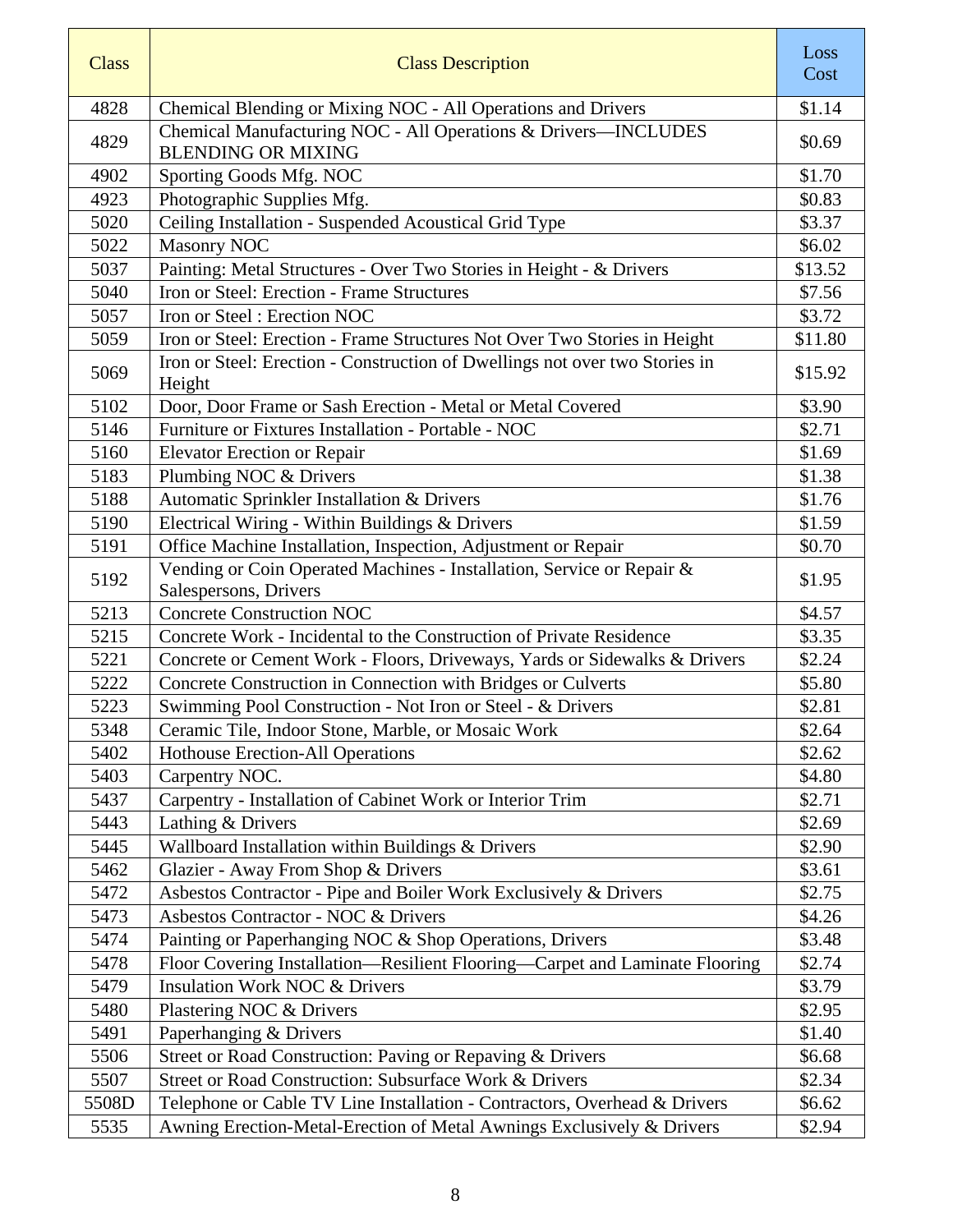| <b>Class</b> | <b>Class Description</b>                                                                                          | Loss<br>Cost |
|--------------|-------------------------------------------------------------------------------------------------------------------|--------------|
| 5537         | Heating, Ventilation, Air-Conditioning and Refrigeration Systems-Installation,<br>Service and Repair & Drivers    | \$2.94       |
| 5551         | Roofing - All Kinds & Drivers                                                                                     | \$10.13      |
| 5606         | Contractor-Project Manager, Construction Executive, Construction Manager or<br><b>Construction Superintendent</b> | \$0.73       |
| 5610         | <b>Cleaners-Debris Removal</b>                                                                                    | \$3.40       |
| 5645         | Carpentry - Detached One or Two Family Dwellings                                                                  | \$9.06       |
| 5703         | <b>Building Raising or Moving</b>                                                                                 | \$9.07       |
| 5705         | Salvage Operation-No Wrecking Or Any Structural Operations                                                        | \$6.71       |
| 5951         | Serum, Anti-Toxin Or Virus Mfg. And Drivers                                                                       | \$0.34       |
| 6003         | Pile Driving                                                                                                      | \$4.82       |
| 6005         | Jetty or Breakwater Construction - All Operations to Completion & Drivers                                         | \$2.75       |
| 6017         | Dam or Lock Construction: Concrete Work - All Operations                                                          | \$4.53       |
| 6018         | Dam or Lock Construction: Earth Moving or Placing - All Operations & Drivers                                      | \$1.79       |
| 6045         | Levee Construction-All Operations To Completion And Drivers                                                       | \$2.43       |
| 6204         | Drilling NOC & Drivers                                                                                            | \$5.44       |
| 6206         | Oil Or Gas Well: Cementing And Drivers                                                                            | \$2.54       |
| 6213         | Oil or Gas Well: Specialty Tool Operation NOC - By Contractor - All<br>Employees & Drivers                        | \$1.84       |
| 6214         | Oil Or Gas Well: Perforating Of Casing-All Employees And Drivers                                                  | \$2.50       |
| 6216         | Oil or Gas Lease Work NOC-by Contractor & Drivers                                                                 | \$4.04       |
| 6217         | <b>Excavation &amp; Drivers</b>                                                                                   | \$3.31       |
| 6229         | Irrigation or Drainage System Construction & Drivers                                                              | \$2.69       |
| 6233         | Oil or Gas Pipeline construction & Drivers                                                                        | \$2.45       |
| 6235         | Oil or Gas Well: Drilling or Re-drilling & Drivers                                                                | \$8.59       |
| 6236         | Oil or Gas Well: Installation or Recovery of Casing & Drivers                                                     | \$5.70       |
| 6237         | Oil or Gas Well: Instrument Logging or Survey Work & Drivers                                                      | \$1.06       |
| 6251D        | Tunneling - Not Pneumatic - All Operations                                                                        | \$3.53       |
| 6252D        | <b>Shaft Sinking - All Operations</b>                                                                             | \$4.99       |
| 6260D        | Tunneling - Pneumatic - All Operations                                                                            | \$4.72       |
| 6306         | Sewer Construction - All Operations & Drivers                                                                     | \$2.60       |
| 6319         | Gas Main or Connection Construction & Drivers                                                                     | \$1.87       |
| 6325         | Conduit Construction - For Cables or Wires - & Drivers                                                            | \$4.60       |
| 6400         | Fence Erection - Metal                                                                                            | \$3.88       |
| 6503         | Potato Chip, Popcorn & Snack Chip Mfg. NOC                                                                        | \$1.64       |
| 6504         | Food Sundries Mfg NOC                                                                                             | \$2.25       |
| 6702M*       | Railroad Construction-All Operations Including Clerical, Salespersons And<br>Drivers-Program I                    | \$4.75       |
| 6703M*       | Railroad Construction-All Operations Including Clerical, Salespersons And<br>Drivers-Program II                   | \$8.90       |
| 6704M*       | Railroad Construction-All Operations Including Clerical, Salespersons And<br>Drivers-Program II State Act         | \$5.28       |
| 6801F        | Boatbuilding-Wood-NOC And Drivers.                                                                                | \$3.49       |
| 6811         | Boatbuilding-Wood-NOC And Drivers                                                                                 | \$3.41       |
| 6824F        | Boatbuilding Or Repair And Drivers                                                                                | \$7.57       |
| 6826F        | <b>Marina And Drivers</b>                                                                                         | \$5.13       |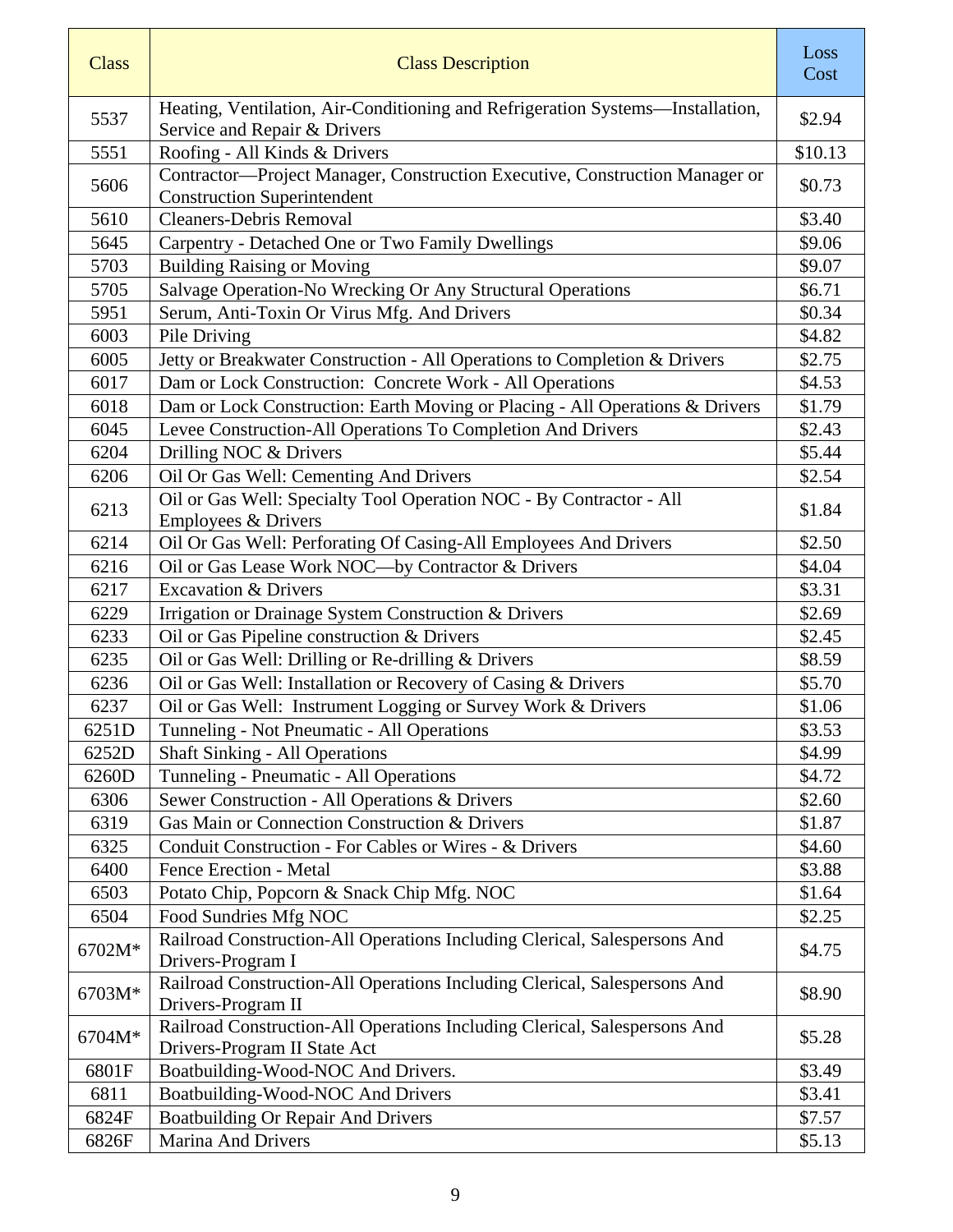| <b>Class</b> | <b>Class Description</b>                                                                                            | Loss<br>Cost |
|--------------|---------------------------------------------------------------------------------------------------------------------|--------------|
| 6834         | Boatbuilding or Repair & Drivers - Coverage Under State Act Only                                                    | \$2.10       |
| 6836         | Marina & Drivers - Coverage Under State Act Only                                                                    | \$2.20       |
| 6843F        | Shipbuilding-Iron Or Steel-NOC And Drivers                                                                          | \$10.05      |
| 6845F        | Shipbuilding-Naval And Drivers                                                                                      | \$8.33       |
| 6854         | Shipbuilding-Iron Or Steel-NOC And Drivers                                                                          | \$2.28       |
| 6872F        | Ship Repair Conversion-All Operations And Drivers                                                                   | \$9.10       |
| 6874F        | Painting: Ship Hulls                                                                                                | \$16.34      |
| 6882         | Ship Repair Conversion-All Operations & Drivers. Coverage Under State Act<br>Only                                   | \$2.46       |
| 6884         | Painting Ship Hulls: Coverage Under State Act Only                                                                  | \$5.01       |
| 7016M        | Vessels NOC - Coverage Under Admiralty Law: Program I                                                               | \$1.94       |
| 7024M        | Vessels NOC - Coverage Under Admiralty Law: Program II - State Act Benefits                                         | \$2.16       |
| 7038M        | Boat Livery - Boat Under 15 Tons - Program I                                                                        | \$3.08       |
| 7046M        | Vessels-Not Self-Propelled-Program I                                                                                | \$4.69       |
| 7047M        | Vessels-NOC                                                                                                         | \$3.64       |
| 7050M        | Boat Livery-Boats Under 15 Tons                                                                                     | \$5.77       |
| 7090M        | Boat Livery - Boat Under 15 Tons - Program II State Act Benefits                                                    | \$3.42       |
| 7098M        | Vessels-Not Self-Propelled-Program II                                                                               | \$5.21       |
| 7099M        | Vessels-Not Self-Propelled-Program II                                                                               | \$8.79       |
| 7133         | Railroad Operation, NOC All Employees & Drivers                                                                     | \$2.42       |
| 7151M        | Railroad Operation-All Employees Including Drivers-Program I                                                        | \$2.94       |
| 7152M        | Railroad Operation-All Employees Including Drivers-Program II                                                       | \$5.51       |
| 7153M        | Railroad Operation-All Employees Including Drivers-Program II                                                       | \$3.27       |
| 7222         | Trucking: Oil Field Equipment-All Employees And Drivers                                                             | \$4.29       |
| 7228         | Trucking Local Hauling Only-All Employees & Drivers                                                                 | \$4.34       |
| 7229         | Trucking Long Distance Hauling-All Employees & Drivers                                                              | \$3.86       |
| 7230         | Trucking Parcel or Package Delivery-All Employees & Drivers                                                         | \$4.18       |
| 7231         | Mail, Parcel, or Package Delivery and Courier or Messenger Service                                                  | \$5.29       |
|              | Companies—All Employees & Drivers                                                                                   |              |
| 7232         | Trucking: Mail, Parcel or Package Delivery - Under Contract with the US Postal<br>Service - All Employees & Drivers | \$4.00       |
| 7309F        | Stevedoring: NOC                                                                                                    | \$11.63      |
| 7313F        | Coal Dock Operation And Stevedoring                                                                                 | \$3.40       |
| 7317F        | Stevedoring: By Hand Or Hand Trucks Exclusively                                                                     | \$7.87       |
| 7327F        | Stevedoring: Containerized Freight And Drivers                                                                      | \$13.86      |
| 7333M        | Dredging - All Types - Coverage Under Admiralty Law: Program I                                                      | \$2.56       |
| 7335M        | Dredging - All Types - Coverage Under Admiralty Law: Program II - State Act<br><b>Benefits</b>                      | \$2.84       |
| 7337M        | Dredging-All Types                                                                                                  | \$4.79       |
| 7350F        | Freight Handling NOC                                                                                                | \$11.44      |
| 7360         | Freight Handling NOC - Coverage Under State Act Only                                                                | \$3.14       |
| 7370         | Taxicab Co.: All Other Employees & Drivers                                                                          | \$3.83       |
| 7380         | Drivers, Chauffeurs, Messengers, and Their Helpers NOC - Commercial                                                 | \$2.38       |
| 7382         | Bus Co.: All Other Employees & Drivers                                                                              | \$2.47       |
| 7390         | Beer or Ale Dealer - Wholesale & Drivers                                                                            | \$3.46       |
| 7394M        | Diving - Marine - Coverage Under Admiralty Law: Program I                                                           | \$3.46       |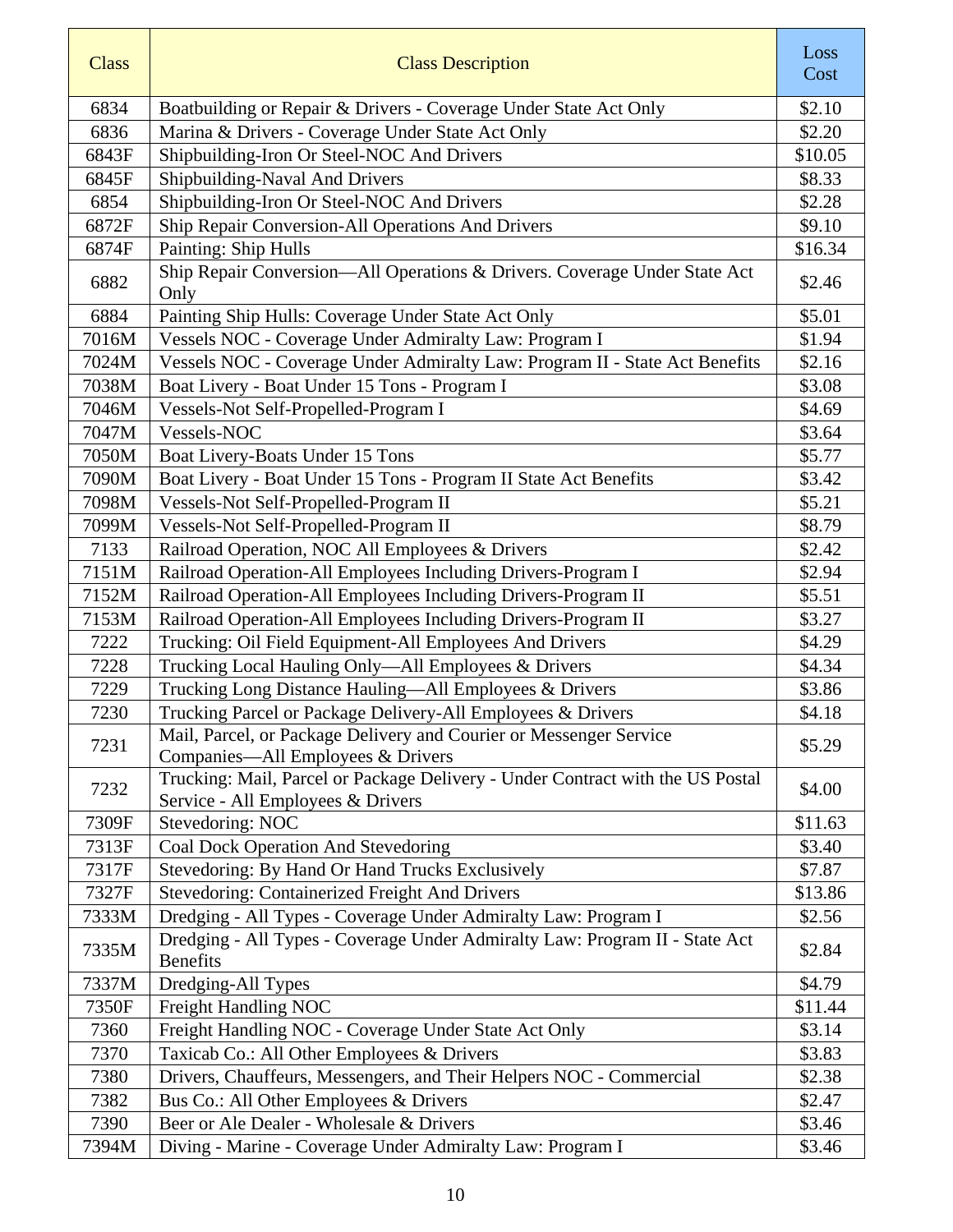| <b>Class</b> | <b>Class Description</b>                                                                                                           | Loss<br>Cost |
|--------------|------------------------------------------------------------------------------------------------------------------------------------|--------------|
| 7395M        | Diving - Marine - Coverage Under Admiralty Law: Program II - State Act<br><b>Benefits</b>                                          | \$3.84       |
| 7398M        | Diving-Marine-Program II                                                                                                           | \$6.48       |
| 7402         | Aviation-Air Traffic Controllers Under Contract with the FAA                                                                       | \$0.14       |
| 7403         | Aviation—All Other Employees & Drivers                                                                                             | \$2.14       |
| 7405N        | Aviation-Air Carrier-Scheduled, Commuter, or Supplemental-Flying Crew                                                              | \$0.66       |
| 7420         | Aviation-Stunt Flying, Racing, or Parachute Jumping-Flying Crew                                                                    | \$7.21       |
| 7421         | Aviation-Transportation of Personnel in Conduct of Employer's Business-<br><b>Flying Crew</b>                                      | \$1.35       |
| 7422         | Aviation—NOC—Other Than Helicopters—Flying Crew                                                                                    | \$1.41       |
| 7425         | <b>Aviation-Helicopters-Flying Crew</b>                                                                                            | \$1.95       |
| 7431N        | Aviation—Air Charter or Air Taxi—Flying Crew                                                                                       | \$0.73       |
| 7445N        | Non-ratable code for 7405                                                                                                          | \$0.36       |
| 7453N        | Non-ratable code for 7431                                                                                                          | \$0.39       |
| 7502         | Gas Co - Natural Gas - Local Distribution & Drivers                                                                                | \$1.60       |
| 7515         | Oil or Gas Pipeline Operation & Drivers                                                                                            | \$1.33       |
| 7520         | <b>Waterworks Operation &amp; Drivers</b>                                                                                          | \$2.31       |
| 7538         | Electric Light or Power Line Construction & Drivers                                                                                | \$5.30       |
| 7539         | Electric Light or Power Co. NOC - All Employees & Drivers                                                                          | \$1.01       |
| 7540         | Electric Light or Power Cooperative - REA Projects Only - All Employees &<br>Drivers                                               | \$2.43       |
| 7580         | Sewage Disposal Plant Operation & Drivers                                                                                          | \$2.23       |
| 7590         | Garbage Works                                                                                                                      | \$1.95       |
| 7600         | Telephone or Telegraph Co.: All Other Employees & Drivers                                                                          | \$1.93       |
| 7605         | Burglar Alarm Installation or Repair & Drivers                                                                                     | \$1.34       |
| 7610         | Radio or Television Broadcasting Station - all employees & Clerical, Drivers                                                       | \$0.29       |
| 7705         | Ambulance Service and EMS Providers & Drivers                                                                                      | \$5.47       |
| 7710         | Firefighters & Drivers                                                                                                             | \$2.15       |
| 7711X*       | Firefighters & Drivers-Volunteer                                                                                                   | \$8.47       |
| 7720         | Police Officers & Drivers                                                                                                          | \$2.11       |
| 7855         | Railroad Construction: Laying or Relaying of Tracks or Maintenance of Way by<br>Contractor-No Work on Elevated Railroads & Drivers | \$3.91       |
| 8001         | Store Florist & Drivers                                                                                                            | \$1.38       |
| 8002         | Automobile Rental Co.: All Other Employees & Counter Personnel, Drivers                                                            | \$1.51       |
| 8006         | Gasoline Station: Self Service and Convenience / Grocery - Retail                                                                  | \$1.03       |
| 8008         | Store: Clothing, Wearing Apparel or Dry Goods - Retail                                                                             | \$0.86       |
| 8010         | Store: Hardware                                                                                                                    | \$1.65       |
| 8013         | Store: Jewelry                                                                                                                     | \$0.21       |
| 8015         | Quick Printing—Copying Or Duplicating Service—All Employees & Clerical,<br>Salespersons, Drivers                                   | \$0.45       |
| 8017         | Store: Retail NOC                                                                                                                  | \$0.68       |
| 8018         | <b>Store: Wholesale NOC</b>                                                                                                        | \$1.19       |
| 8021         | Store Meat, Fish or Poultry Dealer-Wholesale                                                                                       | \$1.77       |
| 8031         | Store: Meat, Fish or Poultry - Retail                                                                                              | \$1.63       |
| 8032         | Store Clothing, Wearing Apparel, or Dry Goods-Wholesale                                                                            | \$1.43       |
| 8033         | Store: Meat, Grocery and Provision Stores Combined - Retail NOC                                                                    | \$1.07       |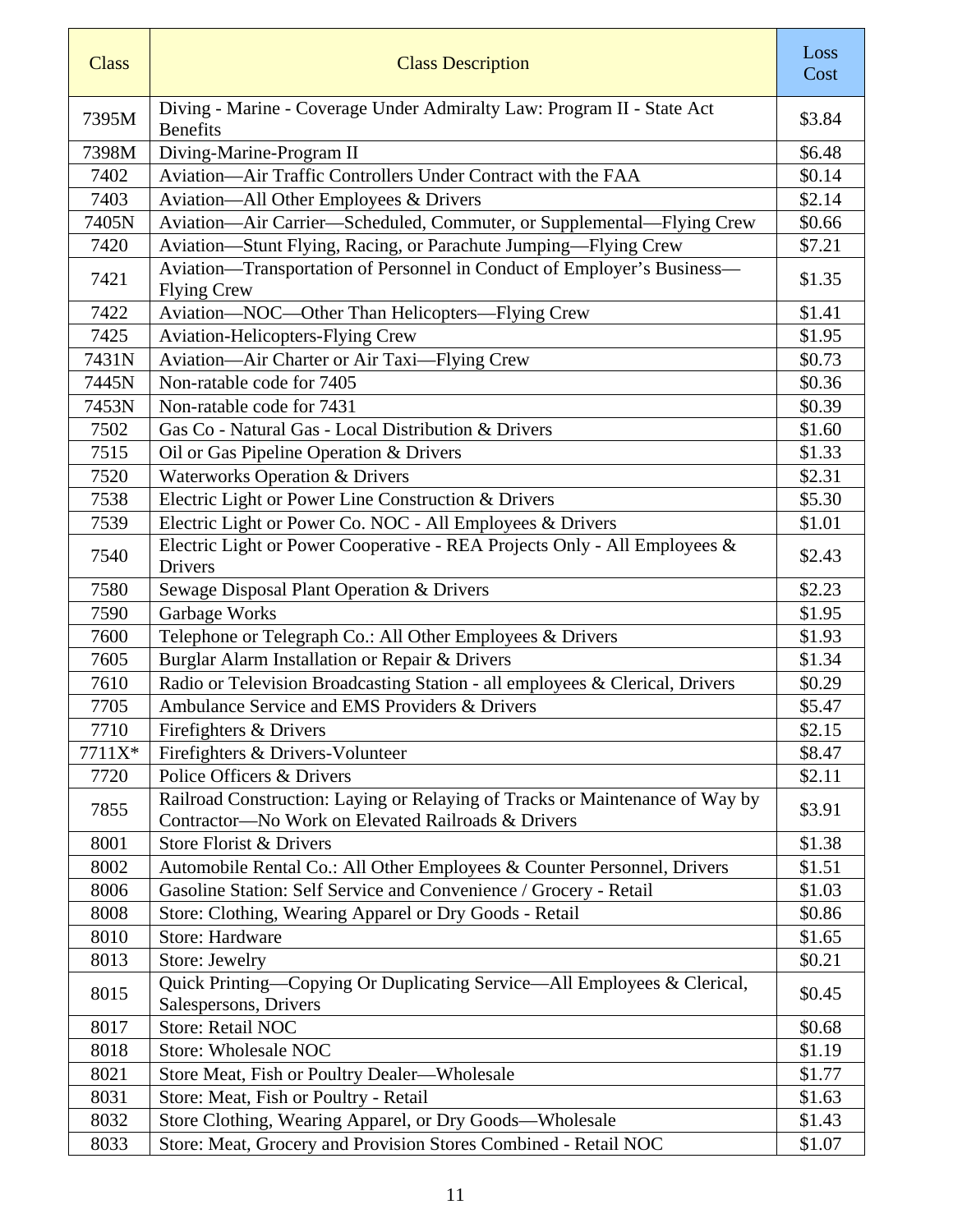| <b>Class</b> | <b>Class Description</b>                                                                                             | Loss<br>Cost |
|--------------|----------------------------------------------------------------------------------------------------------------------|--------------|
| 8037         | Store—Superstores And Warehouse Clubs                                                                                | \$0.73       |
| 8039         | Store Department - Retail                                                                                            | \$0.79       |
| 8044         | Store: Furniture & Drivers                                                                                           | \$1.62       |
| 8045         | Store: Drug Retail                                                                                                   | \$0.50       |
| 8046         | Store: Automobile Parts and Accessories NOC & Drivers                                                                | \$1.36       |
| 8047         | <b>Store Drug-Wholesale</b>                                                                                          | \$0.82       |
| 8058         | Building Material Dealer - New Materials Only: Store Employees                                                       | \$1.43       |
| 8072         | Store: Book, Record, Compact Disk, Software, Video or Audio Cassette Retail                                          | \$0.52       |
| 8102         | <b>Seed Merchant</b>                                                                                                 | \$1.25       |
| 8103         | <b>Wool Merchant</b>                                                                                                 | \$2.07       |
| 8105         | <b>Store Hide or Leather Dealer</b>                                                                                  | \$1.95       |
| 8106         | Iron or Steel Merchant & Drivers                                                                                     | \$3.00       |
| 8107         | Machinery Dealer NOC - Store or Yard - & Drivers                                                                     | \$1.69       |
| 8111         | Plumbers' Supplies Dealer & Drivers                                                                                  | \$1.67       |
| 8116         | Farm Machinery Dealer - All Operations & Drivers                                                                     | \$1.51       |
| 8203         | Ice Mfg. or Distribution & Drivers                                                                                   | \$4.29       |
| 8204         | Building Material Yard & Local Managers, Drivers                                                                     | \$1.98       |
| 8209         | Vegetable Packing & Drivers                                                                                          | \$2.82       |
| 8215         | Feed, Fertilizer, Hay or Grain Dealer & Local Managers, Drivers - No Mfg.                                            | \$1.99       |
| 8227         | <b>Construction or Erection Permanent Yard</b>                                                                       | \$4.64       |
| 8232         | Lumberyard New Materials Only: All Other Employees & Yard, Warehouse,<br><b>Drivers</b>                              | \$3.55       |
| 8233         | Coal Merchant & Local Managers, Drivers                                                                              | \$1.97       |
| 8235         | Sash, Door or Assembled Millwork Dealers & Drivers                                                                   | \$2.01       |
| 8263         | Junk Dealer & Drivers                                                                                                | \$5.79       |
| 8264         | Bottle Dealer - Used & Drivers                                                                                       | \$3.68       |
| 8265         | Iron or Steel Scrap Dealer & Drivers                                                                                 | \$4.20       |
| 8279         | Stable or Breeding Farm & Drivers                                                                                    | \$4.18       |
| 8288         | Livestock Dealer or Commission Merchant & Salespersons, Drivers                                                      | \$3.54       |
| 8291         | Storage Warehouse - Cold                                                                                             | \$2.20       |
| 8292         | Storage Warehouse - NOC                                                                                              | \$2.08       |
| 8293         | Storage Warehouse - Furniture & Drivers                                                                              | \$6.28       |
| 8304         | Grain Elevator Operation And Local Managers, Drivers                                                                 | \$3.54       |
| 8350         | Gasoline or Oil Dealer & Drivers                                                                                     | \$2.87       |
| 8380         | Automobile Service or Repair Center & Drivers                                                                        | \$2.09       |
| 8381         | <b>Gasoline Station Self-Service Only-Retail</b>                                                                     | \$1.20       |
| 8385         | <b>Bus Co Garage Employees</b>                                                                                       | \$1.59       |
| 8392         | Automobile Storage Garage, Parking Lot or Parking Station, Valet Service,<br>Cashiers or Counter Personnel & Drivers | \$1.49       |
| 8393         | Automobile Body Repair                                                                                               | \$1.29       |
| 8500         | Metal Scrap Dealer & Drivers                                                                                         | \$5.24       |
| 8601         | Architect or Engineer - Consulting                                                                                   | \$0.42       |
| 8602         | Surveyors, Timber Cruisers, Oil or Gas Geologists or Scouts & Drivers                                                | \$0.45       |
| 8603         | Architectural or Engineering Firm—Clerical                                                                           | \$0.13       |
| 8606         | Geophysical Exploration - Seismic - All Employees & Drivers                                                          | \$2.11       |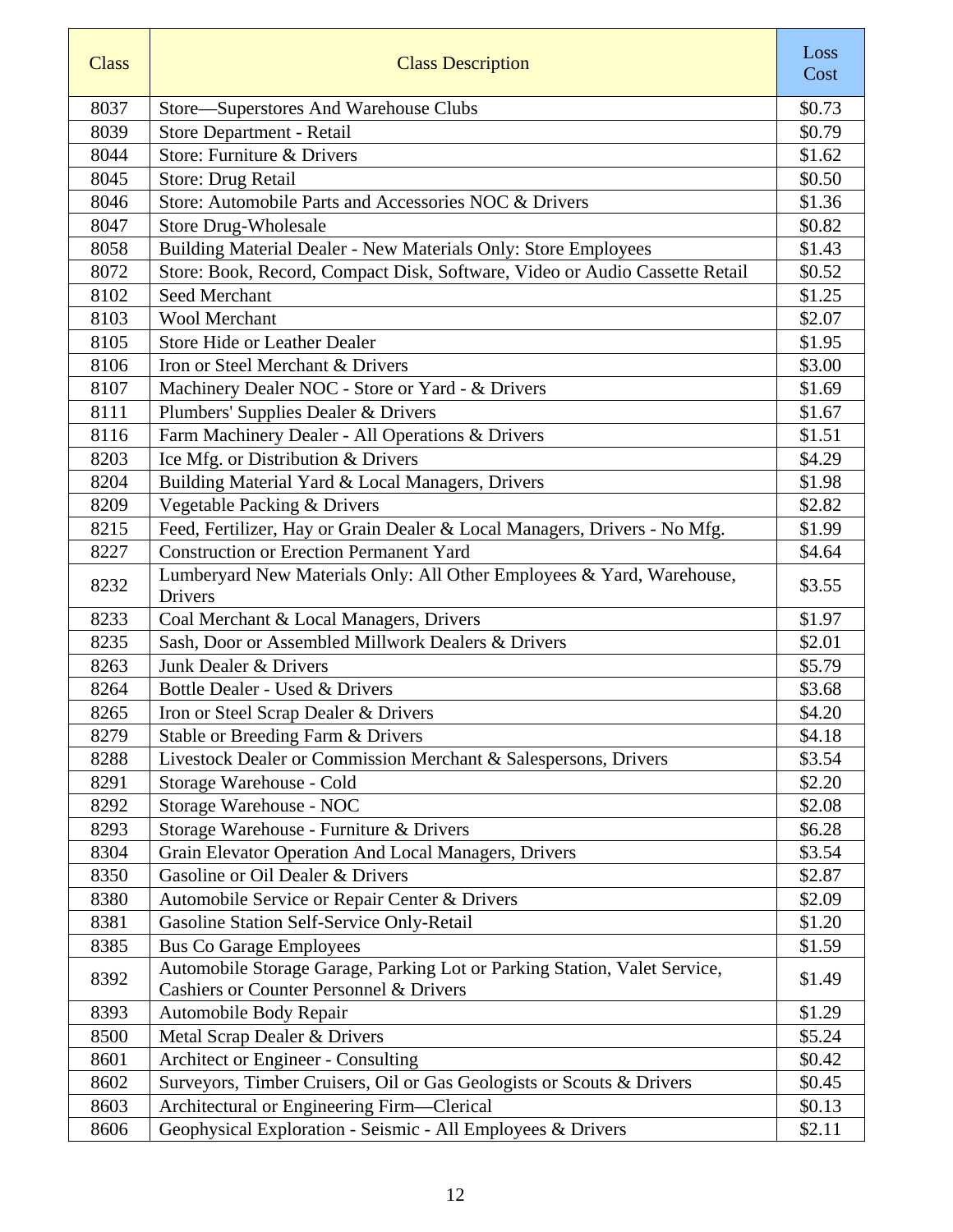| <b>Class</b> | <b>Class Description</b>                                                                                                                                           | Loss<br>Cost |
|--------------|--------------------------------------------------------------------------------------------------------------------------------------------------------------------|--------------|
| 8709F        | Stevedoring: Talliers And Checking Clerks Engaged In Connection With<br><b>Stevedore Work</b>                                                                      | \$3.92       |
| 8719         | Stevedoring: Talliers and Checking Clerks Engaged in Connection with<br>Stevedore Work - Coverage Under State Act Only                                             | \$1.91       |
| 8720         | Inspection of Risks for Insurance or Valuation Purposes NOC                                                                                                        | \$0.86       |
| 8721         | Real Estate Appraisal Company - Outside Employees                                                                                                                  | \$0.21       |
| 8723         | <b>Insurance Companies--Including Clerical and Salespersons</b>                                                                                                    | \$0.15       |
| 8725         | Inventory Counters—Traveling—Including Salespersons & Clerical                                                                                                     | \$1.15       |
| 8726F        | Steamship Line Or Agency-Port Employees: Superintendents, Captains,<br>Engineers, Stewards Or Their Assistants, Pay Clerks                                         | \$2.96       |
| 8734M        | Salespersons, Collectors Or Messengers-Outside-Program II                                                                                                          | \$0.41       |
| 8737M        | Salespersons, Collectors Or Messengers-Outside-Program I                                                                                                           | \$0.36       |
| 8738M        | Salespersons, Collectors Or Messengers-Outside-Program II                                                                                                          | \$0.68       |
| 8742         | Salespersons or Collectors-Outside                                                                                                                                 | \$0.30       |
| 8745         | News Agent or Distributor of Magazines or Other Periodicals - Not Retail Dealer<br>- & Salespersons, Drivers                                                       | \$3.23       |
| 8748         | <b>Automobile Salespersons</b>                                                                                                                                     | \$0.34       |
| 8755         | Labor Union - All Employees                                                                                                                                        | \$0.26       |
| 8799         | Mailing or Addressing Company or Letter Service Shop-Clerical Staff                                                                                                | \$0.36       |
| 8800         | Mailing or Addressing Company or Letter Service Shop                                                                                                               | \$0.76       |
| 8803         | Auditors, Accountant or Factory Cost or Office Systematizer - Traveling                                                                                            | \$0.06       |
| 8805M        | Clerical Office Employees-NOC-Program II                                                                                                                           | \$0.20       |
| 8810         | <b>Clerical Office Employees NOC</b>                                                                                                                               | \$0.15       |
| 8814M        | Clerical Office Employees-NOC-Program I                                                                                                                            | \$0.18       |
| 8815M        | Clerical Office Employees-NOC-Program II                                                                                                                           | \$0.34       |
| 8820         | Attorney - All Employees & Clerical, Messengers, Drivers                                                                                                           | \$0.11       |
| 8824         | <b>Retirement Living Centers Health Care Employees</b>                                                                                                             | \$2.28       |
| 8825         | Retirement Living Centers Food Service Employees                                                                                                                   | \$1.41       |
| 8826         | Retirement Living Centers: All Other Employees, Salespersons & Drivers                                                                                             | \$1.50       |
| 8829         | <b>Convalescent or Nursing Home - All Employees</b>                                                                                                                | \$2.22       |
| 8831         | Hospital - Veterinary & Drivers                                                                                                                                    | \$0.85       |
| 8832         | Physician & Clerical                                                                                                                                               | \$0.19       |
| 8833         | <b>Hospital - Professional Employees</b>                                                                                                                           | \$0.58       |
| 8835         | Home, Public, and Traveling Healthcare—All Employees                                                                                                               | \$1.72       |
| 8842         | Mental Health Group Care Homes-All Employees And Drivers                                                                                                           | \$1.57       |
| 8855         | Banks and Trust Companies--All Employees, Salespersons, Drivers & Clerical                                                                                         | \$0.15       |
| 8856         | Check Cashing Establishments--All Employees, Salespersons, Drivers &<br>Clerical                                                                                   | \$0.15       |
| 8864         | Social Services Organization-All Employees, Salespersons and Drivers                                                                                               | \$1.66       |
| 8868         | College: Professional Employees & Clerical                                                                                                                         | \$0.22       |
| 8869         | Child Day Care Center - Professional Employees and Clerical, Salespersons                                                                                          | \$0.77       |
| 8871         | <b>Clerical Telecommuter Employees</b>                                                                                                                             | \$0.10       |
| 8901         | Telephone or Telegraph Co Office or Exchange Employees & Clerical                                                                                                  | \$0.12       |
| 9012         | Buildings - Operation by Owner, Lessee or Real Estate Management Firm:<br>Professional Employees, Property Managers and Leasing Agents & Clerical,<br>Salespersons | \$0.68       |
| 9014         | Building Operation by Contractors & Drivers                                                                                                                        | \$1.59       |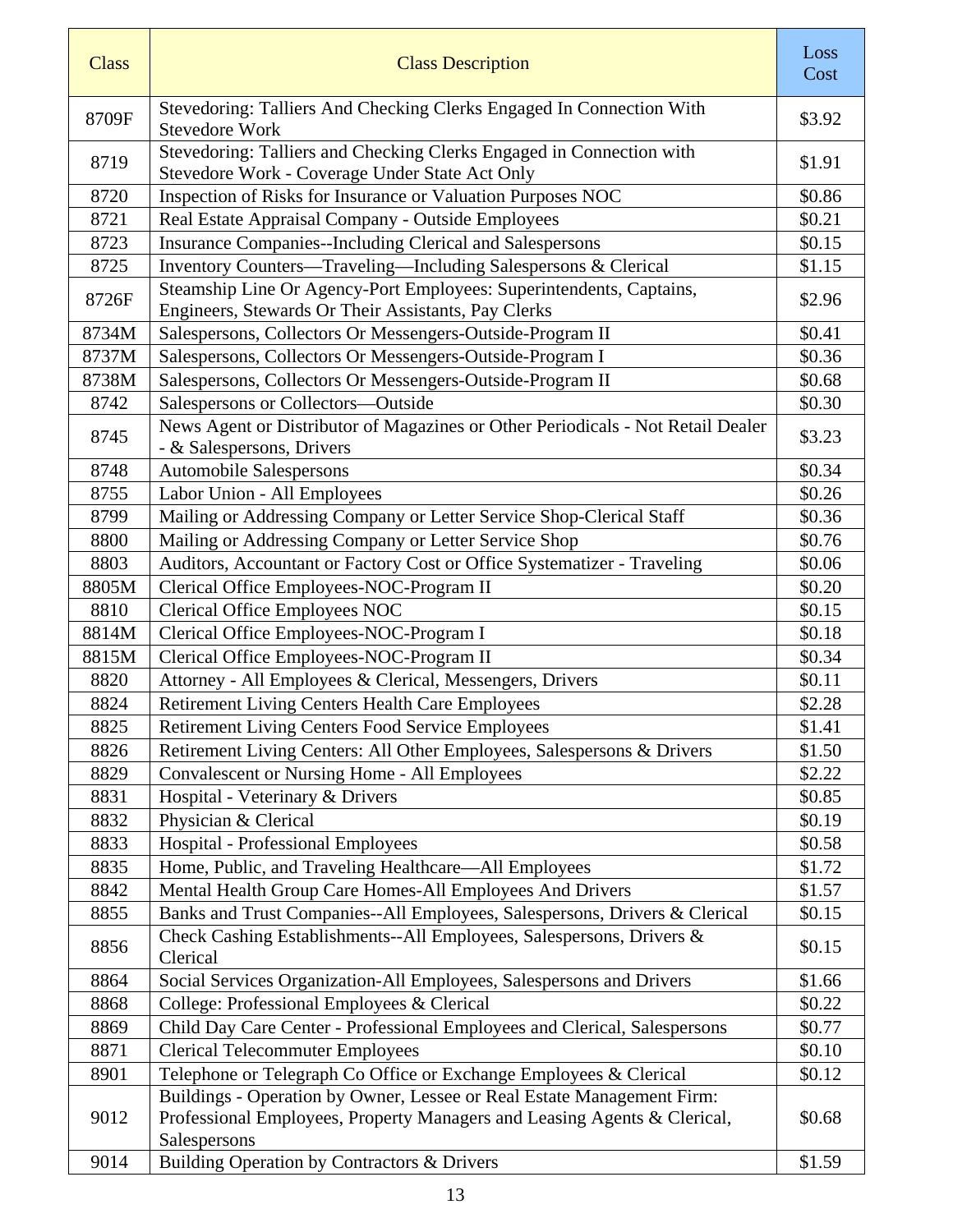| <b>Class</b> | <b>Class Description</b>                                                                               | Loss<br>Cost |
|--------------|--------------------------------------------------------------------------------------------------------|--------------|
| 9015         | Buildings - Operation by Owner or Lessee or Real Estate Management Firm: All<br><b>Other Employees</b> | \$2.00       |
| 9016         | Amusement Park or Exhibition Operation & Drivers                                                       | \$1.47       |
| 9019         | Bridge or Vehicular Tunnel Operation & Drivers                                                         | \$1.23       |
| 9033         | Housing Authority & Clerical, Salespersons, Drivers                                                    | \$1.49       |
| 9040         | Hospital: All Other Employees                                                                          | \$3.42       |
| 9044         | Casino Gambling - Hotel all Employees & Clerical, Salespersons, Drivers                                | \$0.99       |
| 9052         | Hotel: All Other Employees & Salespersons, Drivers                                                     | \$1.28       |
| 9058         | <b>Hotel Restaurant Employees</b>                                                                      | \$1.35       |
| 9060         | Club - Country, Golf, Fishing or Yacht - & Clerical                                                    | \$0.89       |
| 9061         | Club NOC & Clerical                                                                                    | \$0.67       |
| 9062         | Casino Gambling: All Employees & Clerical, Salespersons, Drivers                                       | \$0.73       |
| 9063         | YMCA, YWCA, YMHA or YWHA, Institution - All Employees & Clerical                                       | \$0.66       |
| 9077F        | United States Armed Service Risk-All Employees & Drivers                                               | \$2.21       |
| 9082         | <b>Restaurant NOC</b>                                                                                  | \$0.70       |
| 9083         | <b>Restaurant: Fast Food</b>                                                                           | \$0.79       |
| 9084         | Bar, Discotheque, Lounge, Nightclub or Tavern                                                          | \$0.78       |
| 9088a        | Rocket Or Missile Testing Or Launching & Drivers                                                       | a            |
| 9089         | <b>Billiard Hall</b>                                                                                   | \$0.67       |
| 9093         | <b>Bowling Lane</b>                                                                                    | \$0.79       |
| 9101         | College: All Other employees                                                                           | \$2.86       |
| 9102         | Park, NOC - All Employees & Drivers                                                                    | \$2.93       |
| 9154         | Theater NOC: All Other Employees                                                                       | \$0.85       |
| 9156         | Theater NOC: Players, Entertainers or Musicians                                                        | \$1.19       |
| 9170         | Buildings-Operation by Contractors-Includes window cleaning above one story                            | \$3.07       |
| 9178         | Athletic Sports or Park: Non-contact Sports                                                            | \$2.57       |
| 9179         | Athletic Sports or Park: Contact Sports                                                                | \$9.79       |
| 9180         | Amusement Device Operation NOC - Not Traveling - & Drivers                                             | \$3.89       |
| 9182         | Athletic Sports or Park: Operations & Drivers                                                          | \$1.49       |
| 9186         | Carnival, Circus or Amusement Device Operator - Traveling - All Employees &<br>Drivers                 | \$8.55       |
| 9220         | <b>Cemetery Operation &amp; Drivers</b>                                                                | \$2.90       |
| 9402         | <b>Street Cleaning &amp; Drivers</b>                                                                   | \$3.42       |
| 9403         | Garbage, Ashes or Refuse Collection & Drivers                                                          | \$5.50       |
| 9410         | Municipal, Township, County or State Employee NOC                                                      | \$2.21       |
| 9448X        | Rehabilitation Services-Participants-Unpaid Work Based Training Program                                | \$2.20       |
| 9449X        | Board of Education-Students-Unpaid Work Based Training Program                                         | \$0.89       |
| 9501         | Painting: Shop Only & Drivers                                                                          | \$2.25       |
| 9505         | Painting: Automobile or Carriage Bodies                                                                | \$2.22       |
| 9516         | Radio, Television, Video and Audio Equipment Installation, Service or Repair &<br>Drivers              | \$2.76       |
| 9519         | Household and Commercial Appliances-Electrical-Installation, Service or<br>Repair & Drivers            | \$2.92       |
| 9521         | House Furnishings Installation NOC & Upholstering                                                      | \$2.84       |
| 9522         | Upholstering                                                                                           | \$1.62       |